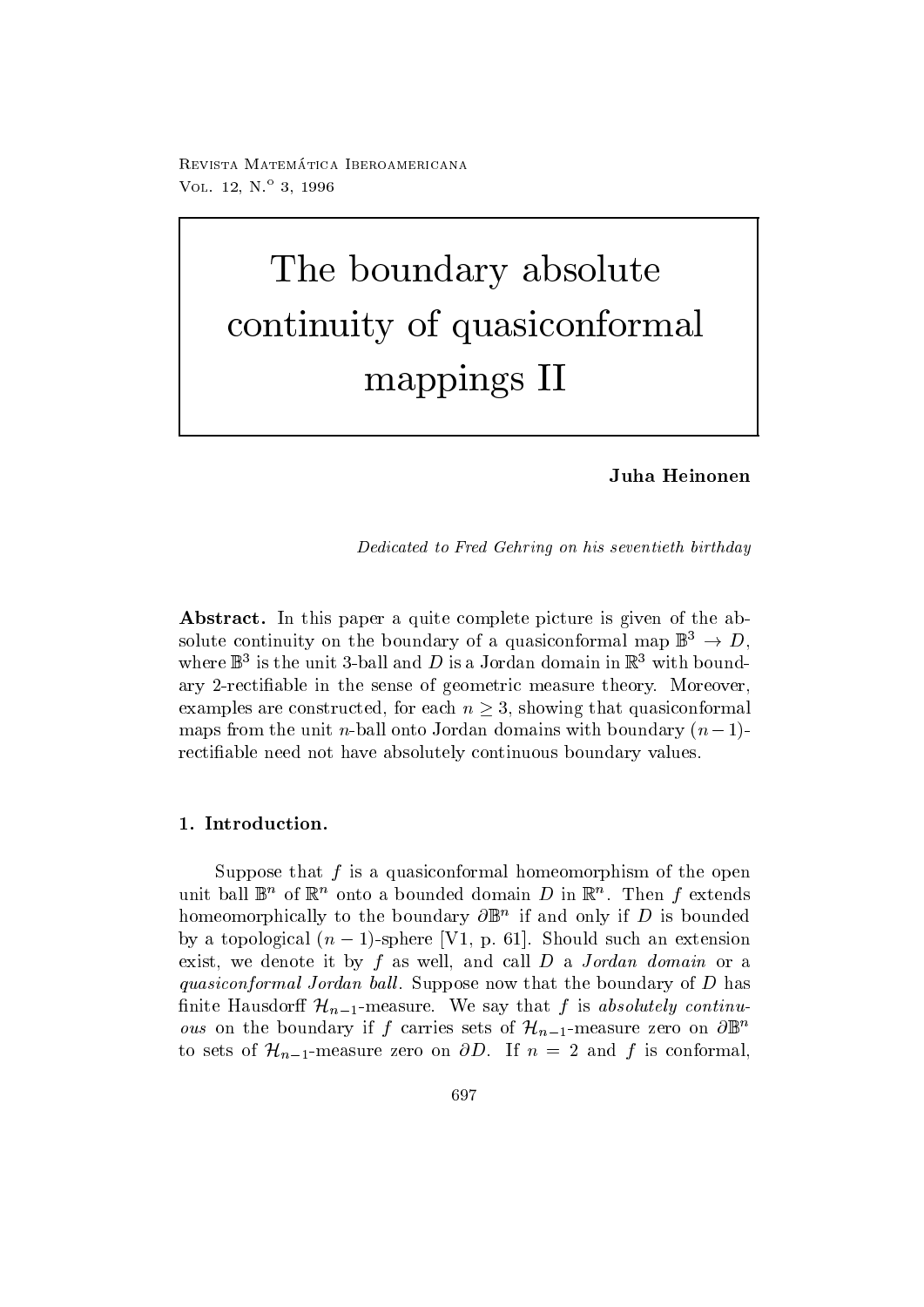the boundary correspondence is absolutely continuous according to the classical theorem of F. and M. Riesz  $[R]$ ; but if f is merely quasiconformal, it is well known, and first observed by Beurling and Ahlfors [BA]. that the boundary correspondence need not be absolutely continuous even when f is a self-field of a disk The situation is a self-field of a disk The situation is quite the situation is quite the situation is quite the situation is quite the situation is quite the situation is quite the si different in higher dimensions. For instance, if  $f$  is a quasiconformal self-nomeomorphism of  $\mathbb{D}^n$  , the boundary map is a quasiconformal map of  $S^+ = \sigma_{\mathbb{D}}$  onto itself, and hence preserves sets of  $(n-1)$ -measure zero, provided  $n-1\geq 2$ . It is therefore natural to ask what conditions on -D are needed in order to have the absolute continuity of the boundary map  $f: \partial \mathbb{B}^n \to \partial D$  when  $n \geq 3$ . For instance, is it sufficient that  $\partial D$  be of finite  $\mathcal{H}_{n-1}$ -measure? In the present paper, which is a sequel to [H], a rather complete solution to this problem will be provided in dimension n  $\blacksquare$ in the sense of geometric measure theory. It will also be shown that a direct analog of the F. and M. Riesz theorem is false for quasiconformal mappings in all dimensions. For the record, we shall only be dealing with the absolute continuity of the map  $f: \partial \mathbb{B}^n \to \partial D$ . It still remains widely open under what conditions the map  $f^{-}: \partial D \to \partial \mathbb{B}^n$  is absolutely continuous Further open problems are listed in the end of the paper in Section 6.

Before proceeding, let us review the prior results in this area. So assume that f is a quasiconformal mapping of  $\mathbb{B}^n$  onto a Jordan domain D whose boundary has finite  $\mathcal{H}_{n-1}$ -measure, and assume that  $n \geq 3$ . Gehring showed in  $|G_2|$  that the boundary correspondence  $f : \partial \mathbb{B}^n \to \partial D$  is absolutely continuous if f has a quasiconformal extension to a neighborhood of  $\sigma$   $\mathbb{D}^{\infty}$ . Vaisala  $|VZ|$  arrived at the same positive conclusion under the less restrictive assumption that  $f$  be quasisymmetric on  $\mathbb{B}^n$ . (Recall that quasisymmetry is a global condition as operations to quasiconformality which is local see . In the see  $\mathcal{A}$ denition of  $\mathcal{U}$  and  $\mathcal{U}$  is a shown that the answer is was shown that the answer is the answer is a shown that the answer is a shown that the answer is a shown that the answer is a shown that the answer is a shown likewise affirmative if  $\mathcal{H}_{n-1}$ -almost every point on  $\partial D$  is a "two sided cone point", and if  $n \neq 4$ . To make this supposition more precise, we  $\max$  iix some notation. Let  $L$  be a line in  $\mathbb{R}^+$  through a point  $a$  and let  $0 < s < 1$ . Set

$$
\mathcal{C}(a, L, s) = \{x \in \mathbb{R}^n : \; \text{dist}(x, L) < s \, |a - x| \} \, .
$$

The point a divides the line L into two pieces, which we shall call  $L^+$ and  $L$  ). The orientation of the line plays no role in our arguments, so this choice is arbitrary. We write

$$
\mathcal{C}(a, L^+, s) = \{x \in \mathbb{R}^n : \text{ dist}(x, L^+) < s \, |a - x| \},
$$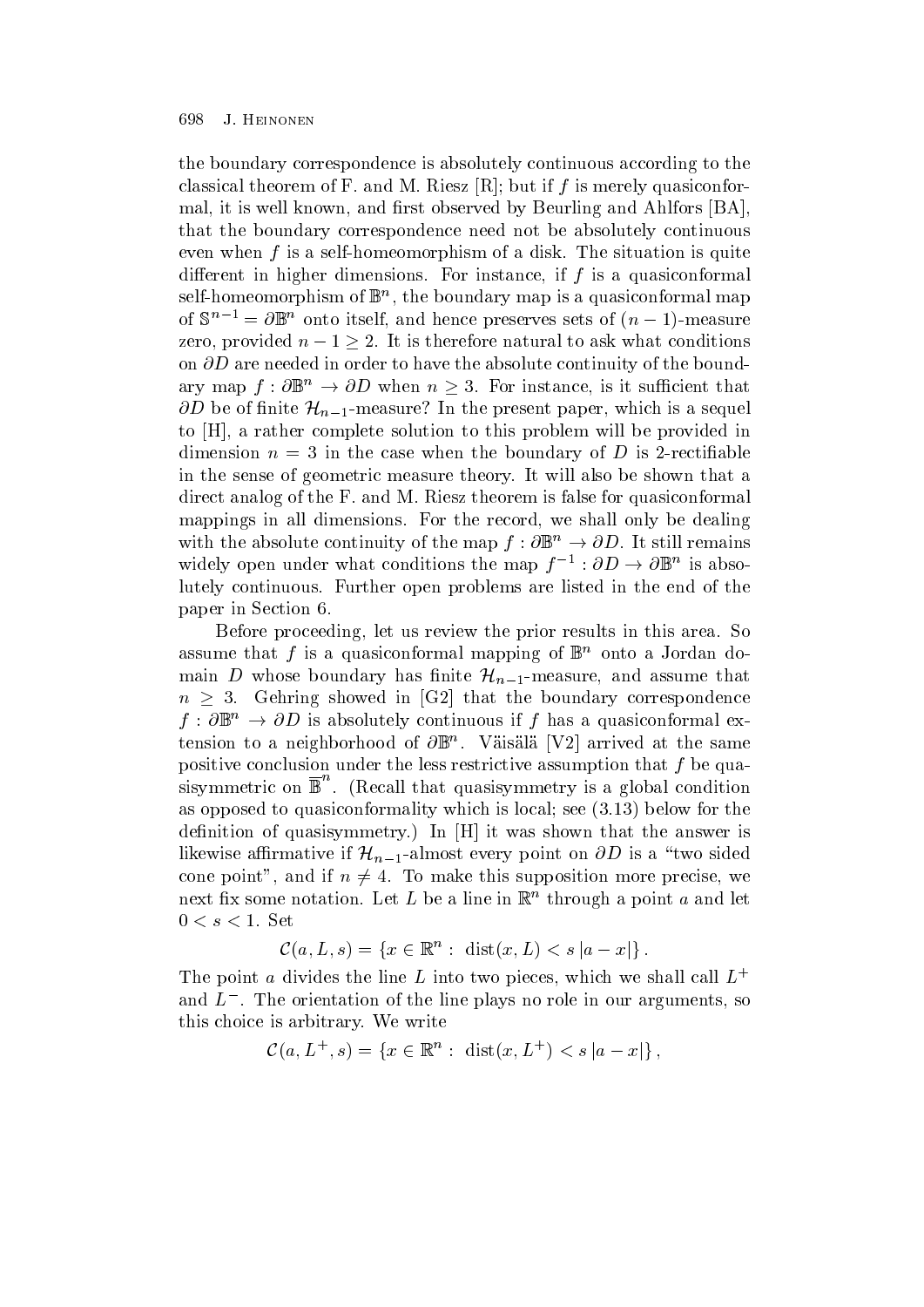and similarly for  $\mathcal{C}(a, L^-, s)$ . Thus  $\mathcal{C}(a, L, s)$  is the union of the two infinite open cones  $\mathcal{C}(a, L^+, s)$  and  $\mathcal{C}(a, L^-, s)$  with s determining the angle opening. We also use the notation

$$
\mathcal{C}(a,r,L,s) = \mathcal{C}(a,L,s) \cap B(a,r),
$$
  

$$
\mathcal{C}(a,r,L^{\pm},s) = \mathcal{C}(a,L^{\pm},s) \cap B(a,r).
$$

Here and throughout Bz t will denote the open n-ball which is centered at z and has radius  $t > 0$ .

We say that a set  $E \subset \mathbb{R}^n$  has a *double cone* at a point  $a \in E$ , or that a is a *double cone point* of  $E$ , if there are  $L$ ,  $s$ , and  $r$ , possibly depending on a, such that  $E \cap C(a, r, L, s) = \emptyset$ .

The following theorem was proved in [H].

Theorem -- Suppose that n  and that f is <sup>a</sup> quasiconformal mapping of  $\mathbb{B}^n$  onto a Jordan domain D. Let  $\mathcal{C}_D$  denote the set of double cone points of  $\partial D$ . Then for any set  $A \subset \mathcal{C}_D$  we have that  $\mathcal{H}_{n-1}(A) = 0$  if and only if  $\mathcal{H}_{n-1}(f^{-1}(A)) = 0$ . In particular, if  $\mathcal{H}_{n-1}$ -almost every point of  $\partial D$  is a double cone point of  $\partial D$ , then the boundary map  $f: \mathcal{O} \mathbb{B}^n \to \mathcal{O} \mathbb{D}$  is absolutely continuous.

It follows from Theorem in particular that if -D admits a tangent plane at  $\mathcal{H}_{n-1}$  almost every point, then the boundary correspondence of  $f$  is absolutely continuous. If  $f$  is quasisymmetric, it follows from the results in V
that -D admits tangents almost everywhere if it has finite  $\mathcal{H}_{n-1}$  measure. Hence Theorem 1.1 contains the aforementioned results of Gehring and Väisälä in dimensions  $n \neq 4$ . The proof in |H| works in all dimensions  $n \geq 3$  for mappings that are bi-Lipschitz in the quasihyperbolic metric by the aid of the Sullivan-Tukia-Vaisala approximation theorem the general quasiconformal case can be reduced to this case in dimensions different from four. Unfortunately, I have not been able to dispense with this reduction, and consequently, there is no proof of Theorem 1.1 in dimension  $n = 4$  (see Added in Proof at the end of the paper

Geometric measure theory has taught us that the right concept of rectifiability is expressed in terms of "approximate tangents". If  $E \subset \mathbb{R}^n$ , we say that an  $(n-1)$ -plane V in  $\mathbb{R}^n$  is an approximate tangent plane for E at a if a is a point of  $\mathcal{H}_{n-1}$  density of E and if

$$
\lim_{r\to 0}\frac{\mathcal H_{n-1}(E\cap B(a,r)\setminus \mathcal C(a,V,s))}{r^{n-1}}=0\,,
$$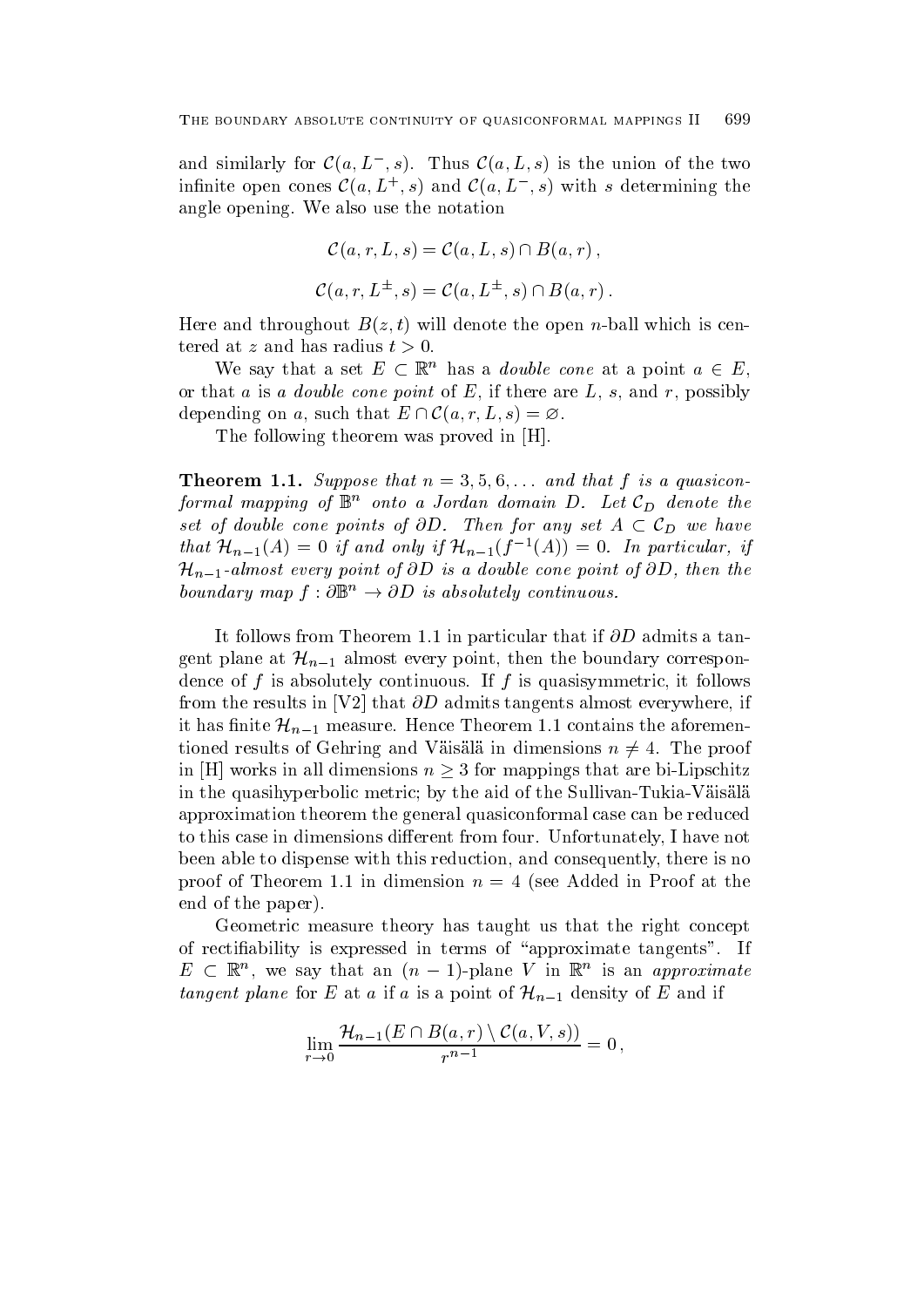for all  $0 < s < 1$ , where

$$
\mathcal{C}(a,V,s) = \{x \in \mathbb{R}^n : \operatorname{dist}(x,V) < s \left| a - x \right| \}.
$$

If such a plane V exists, it is unique and we denote it by  $apTan(E, a)$ . Intuitively apTanE a is a plane that approximates E near a except for some leftover part which has zero  $\mathcal{H}_{n-1}$ -density along each cone with vertex at a and axis perpendicular to the planet appearing  $\sim$ 

In this paper we shall call a set  $(n-1)$  -rectifiable (or somethines simply *rectifiable* if there is no danger of misunderstanding the dimension of the set) if it has finite  $\mathcal{H}_{n-1}$ -measure and if it admits an approximate tangent plane at  $\mathcal{H}_{n-1}$ -almost all of its points. We refer to |F| and |M| for more information about rectifiable sets. (Warning: the terminology in both Fig. , and M is slightly different to mention here that  $\mathbf{I}$ a set E of finite  $\mathcal{H}_{n-1}$ -measure in  $\mathbb{R}^n$  is  $(n-1)$ -rectifiable if and only if it is contained in a countable union of Lipschitz images of  $\mathbb{R}^n$  - inside  $\mathbb{R}^n$ . Moreover, every set of finite  $\mathcal{H}_{n-1}$ -measure can be decomposed into a rectifiable and a purely unrectifiable part, the latter being a set whose intersection with any rectifiable set in  $\mathbb{R}^n$  has zero  $\mathcal{H}_{n-1}$ -measure.

Next, we say that a boundary point  $a$  of a domain  $D$  is an *inner* cone point if there are L, s and r such that  $\mathcal{C}(a, r, L^+, s)$  lies in D. Moreover, we say that  $a$  is an *inner tangent point* of  $D$  if there is a line L with the following property: for each  $s < 1$  there is  $r > 0$  such that  $\mathcal{C}(a, r, L^+, s)$  lies in D. In this case the half line  $L^+$  can be called an *interior normal tine* to  $\partial D$  at a. Naturally,  $L$  - need not be unique.

The following theorem is the first main result of this paper.

**I Heorem 1.2.** Suppose that f is a quasiconformal mapping of  $\mathbb{D}^+$ onto <sup>a</sup> Jordan domain D with-rectiable boundary Then we have <sup>a</sup> decomposition of  $\sigma$  and the distortion sets sets to the sets of the sets of the sets of the sets of the sets of the sets of the sets of the sets of the sets of the sets of the sets of the sets of the sets of the sets of

$$
\partial D = E_0 \cup E_1 \cup E_2 ,
$$

where  $E_0$  has  $\mathcal{H}_2$ -measure zero,  $E_1$  consists of points of inner tangency of D, and  $E_2$  consists of points of 3-density of  $\mathbb{R}^3 \setminus D$ . The Hausdorff dimension of  $f^{-1}(E_2)$  is zero, and for a set  $A \subset E_1$  the preimage  $f^{-1}(A)$  has  $\mathcal{H}_2$ -measure zero if and only if A has  $\mathcal{H}_2$ -measure zero.

In other words, if  $D$  is a Jordan domain in  $\mathbb R$  with  $\mathbb Z$ -rectinable boundary and if  $f$  maps  $\mathbb D$  quasiconformally onto  $D$ , then, apart from an  $\mathcal{H}_2$ -null set, the boundary  $\partial D$  consists of the "good part", where  $f$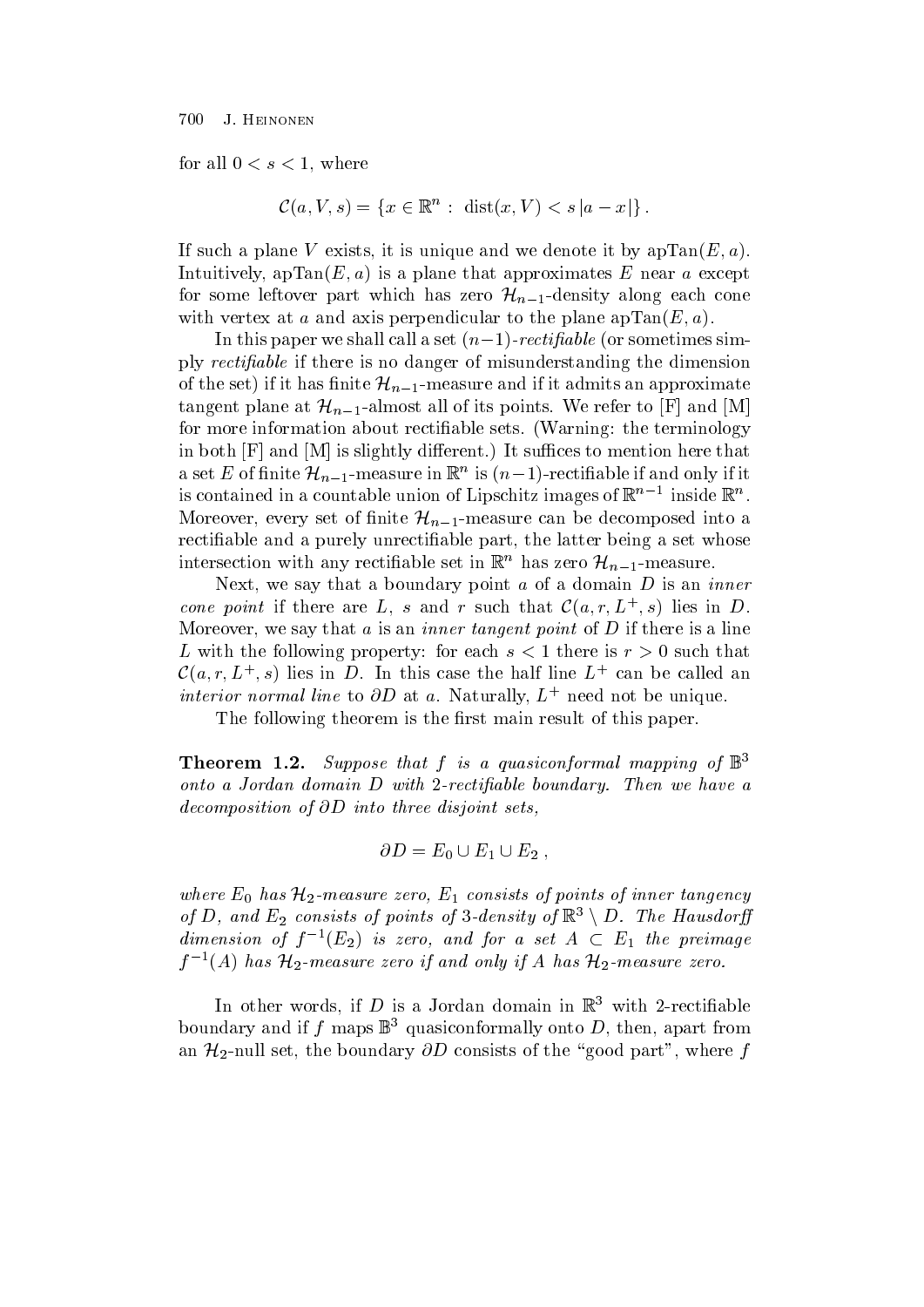and f - both are absolutely continuous, and the -bad part , which is easily detected and which is responsible for the possible failure of the absolute continuity of  $f|_{\partial \mathbb{B}^3}$  . Thus the only way the absolute continuity can fail for domains with rectifiable boundary is to have a situation where the bad part  $E_2$  is non-empty and has positive  $\mathcal{H}_2$ -measure. The next theorem says that such situations can occur

**Theorem 1.3.** For each  $n \geq 3$  there is a Jordan domain D in  $\mathbb{R}^n$ such that D is quasiconformally equivalent to  $\mathbb{D}^n$ , that OD is  $(n-1)$ rection and the set of the set of the set of the set of the set of the set of the set of the set of the set of

(1.4) 
$$
E_2 = \{a \in \partial D : a \text{ is a point of } n\text{-density of } \mathbb{R}^n \setminus D\}
$$

has positive  $\mathcal{H}_{n-1}$ -measure. Moreover, the preimage  $f^{-1}(E_2)$  under any  $quasiconformal map$  f from  $\mathbb{D}^+$  onto  $D$  has Hausdorff atmension zero.

Theorem 1.3 answers negatively to an inquiry of Baernstein and Manfredi  $[BM, p. 846]$ . It also shows that Theorem 1.1 is quite sharp. (Note that if  $\partial D$  has finite  $\mathcal{H}_{n-1}$ -measure and if it admits double cones at  $\mathcal{H}_{n-1}$ -almost everywhere, then it is  $(n-1)$ -rectifiable; see |M, Lemma Of course it is easy to construct Jordan domains with the measure theoretic properties as in Theorem 1.3; the nontrivial part is to show that some of them can be mapped quasiconformally onto a ball

The fact that  $f^{-}(E_2)$  has Hausdorn dimension zero in Theorems  $1.2$  and  $1.3$  is a recent result of Koskela and Rohde [KR]. They prove, among other things, that the preimage of the set  $E_2$  as described in has zero Hausdor dimension always that is in all dimensions and for all quasiconformal mappings  $f : \mathbb{B}^n \to D$  (with boundary values properly interpreted in D is not Jordan properly interpreted in the situation is a situation in the second interpreted in the second interpreted in the second interpreted in the second interpreted in the second interpreted much easier to show that  $f^{-1}(E_2)$  has  $\mathcal{H}_{n-1}$ -measure zero. In fact, the method described in this paper shows that one can construct a domain D as in Theorem 1.3 such that  $\mathcal{H}_{n-1}(E_2)$  is positive and that  $f^{-1}(E_2)$ has zero Hausdorff  $\mathcal{H}_h$ -measure for any prescribed Hausdorff measure function  $h$ . The construction of the domain is based on the ideas of Väisälä in [V4], where he constructed a quasiconformal Jordan ball whose boundary measure positive is measured to measure the elaboration of values and  $\sim$ method presented here leads to a general "tree and pipeline" procedure to build quasiconformal balls and may be of independent interest

One may ask whether the assumption in Theorem as  $\sim$ 2-rectifiable can be relaxed to the assumption that  $\mathcal{H}_2(\partial D)$  be finite. I do not know the answer. An example can be constructed to show that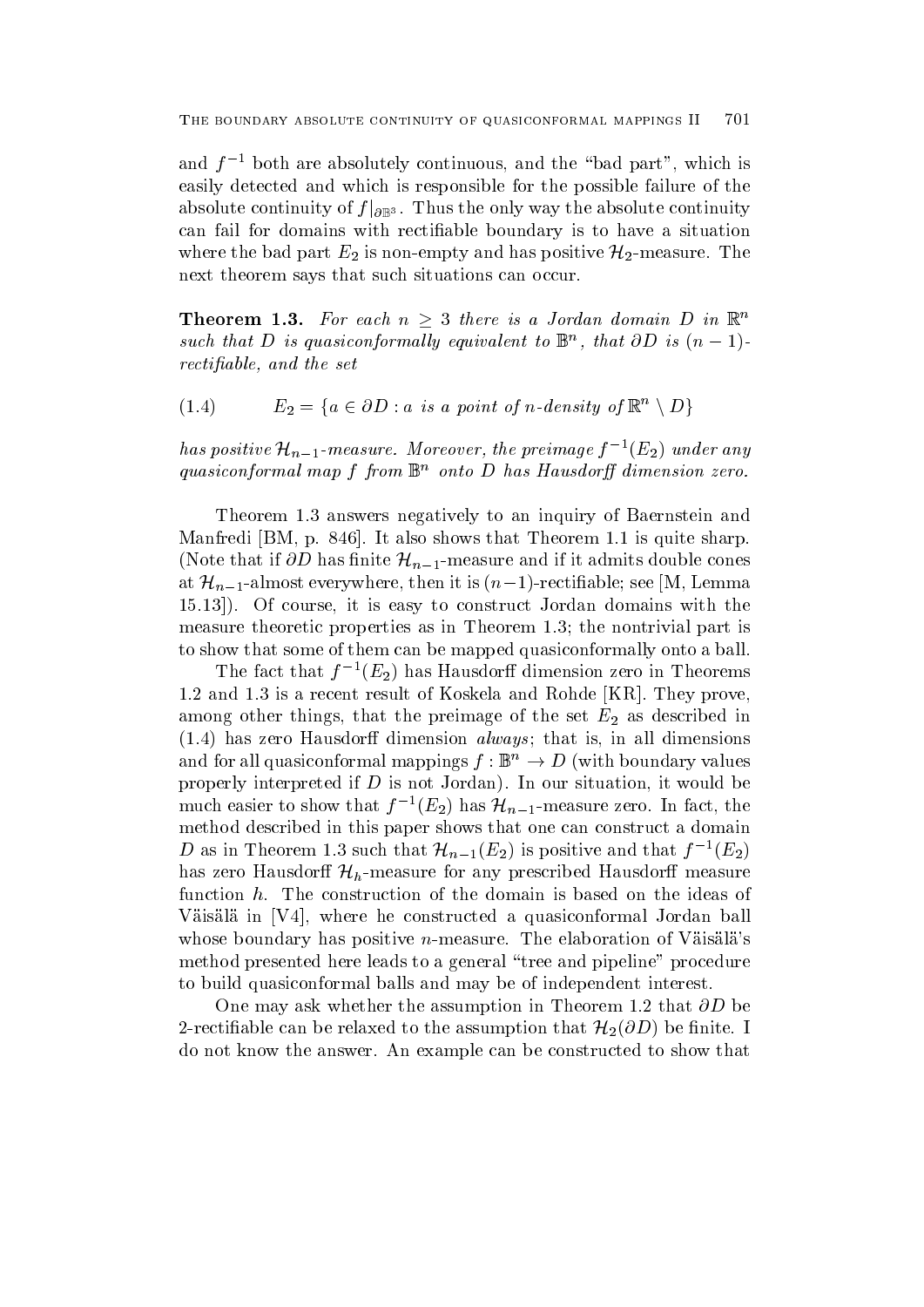the assumptions in Theorem 1.2 cannot be relaxed to " $D$  is Jordan and  $\partial D$  has  $\sigma$ -finite Hausdorff  $\mathcal{H}_{n-1}$ -measure".

I conjecture that Theorem 1.2 is true in all dimensions  $n \geq 3$ . In the present paper, the argument for Theorem  $1.2$  relies in a crucial way on the following local description of the boundary of a quasiconformal Jordan ball see Added in Proof at the end of the paper

**Theorem 1.3.** Suppose that D is a Jordan domain in  $\mathbb{R}$  which is homeomorphic to  $\mathbb{B}^3$  via a K-quasiconformal map. Then for each  $x \in D$ 

 $(1.6)$  $\mathcal{H}_2(B(x, 2\operatorname{dist}(x, \partial D)) \cap \partial D) \geq C(K) \operatorname{dist}(x, \partial D)^2$ .

Theorem 1.5 is interesting in its own right. It quantifies the fact that the boundary of a quasiconformal ball cannot have lower dimensional parts protruding inwards. It has also led Jussi Väisälä to make general conjectures about isodiametric inequalities for sets that satisfy continue connectivity conditions see (0.1) we have a matrix see all  $\Delta$ conjecture involving quasiconformal mappings

**1.1.** Wall Conjecture for Quasiconformal Balls. If D is a domain  $\mathcal{U}$  in  $\mathbb{R}^n$  that is nomeomorphic to  $\mathbb{D}^n$  via a  $\mathbf{\Lambda}$  -quasiconformal map, then for each  $x \in D$  we have the estimate

 $(1.8)$  $\mathcal{H}_{n-1}(B(x, 2\operatorname{dist}(x, \partial D)) \cap \partial D) \geq C(n, K) \operatorname{dist}(x, \partial D)^{n-1}$ .

Note that the conjecture is true for  $n = 2$  for quite trivial reasons; namely, there is a big connected piece of the boundary inside  $\mathcal{L}$  , and the conjecture is also true for the contract of the conjecture for  $\mathcal{L}$ erly interpreted. Despite some effort, I have not been able to prove the conjecture for  $n \geq 4$ . Assuming that it is true even in the weaker for all  $\alpha$  is allowed to depend on  $\alpha$  is allowed to depend on  $\alpha$  . It allowed the position of  $\alpha$ the proof for Theorem 1.2 will work *mutatis mutandis* for all  $n \geq 5$ . Dimension  $n = 4$  has to be excluded for the same reason it is excluded in  $[H]$ : at some point in the proof we need to resort to the fact that in dimensions  $n \neq 4$  quasiconformal maps of  $\mathbb{B}^n$ , say, can be replaced by locally bi-Lipschitz quasiconformal maps without changing the boundary values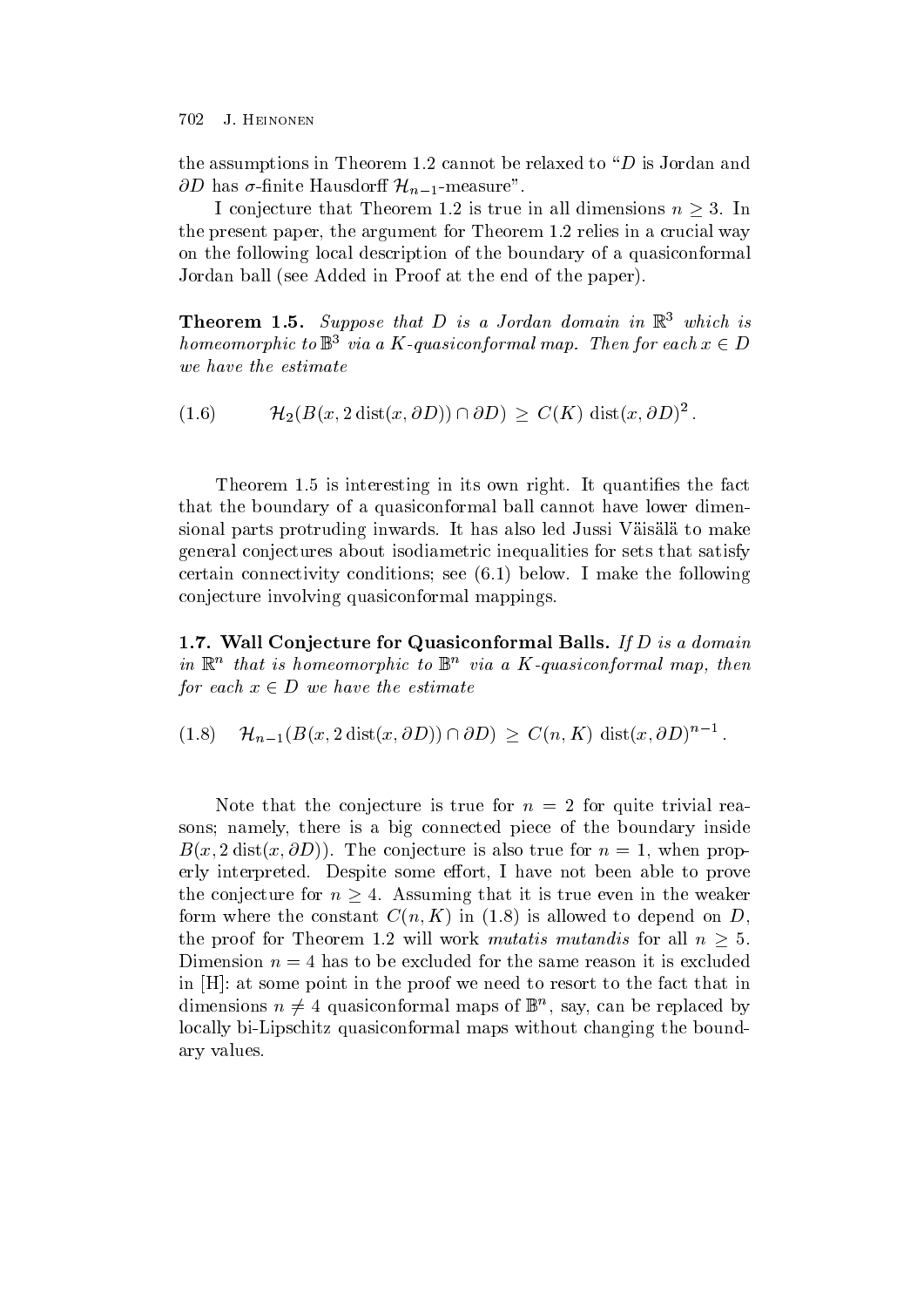The boundary absolute continuity of quasiconformal mappings II

It follows from Theorem 1.5 and standard capacity estimates that every quasiconformal Jordan ball in <sup>R</sup> is regular for the Dirichlet problem for the Laplacian in fact it is regular for the p-Laplace equation for an  $p > 1$ . It is not true that an arbitrary Jordan domain in  $\mathbb R$  is regular for the Laplacian as the well known Lebesgue's spine demonstrates. If the Wall Conjecture 1.7 is true, then quasiconformal Jordan balls are regular for the p-Laplacian in all dimensions and for all p I thank Pekka Koskela for pointing out this application

Finally, I wish to point out the recent interesting paper by Hanson Hanson uses a weaker notion here rectified the rectificity Hanson and the weaker notion here is a weaker no boundary of a quasiconformal Jordan ball is tied up with the behavior of the average derivative af in the classical spirit Recall that the rectifiability of a Jordan curve  $\Gamma$  in the plane is equivalent to the membership of  $f$  in the Hardy class  $H^-$  for any comormal map  $f$  from the unit disk onto the domain bounded by  $\Gamma$ . Hanson proves in [Ha] that among all quasiconformal Jordan balls D in  $\mathbb{R}^n$ ,  $n \geq 3$ , that are also so-called *uniform domains*, the finiteness of  $\mathcal{H}_{n-1}(\partial D)$  is equivalent to the membership of the average derivative  $a_f$  in a  $\pi$  Hardy space  $|H^+-|$ , the contract of the contract of the contract of the contract of the contract of the contract of the contract of if f maps  $\mathbb{B}^n$  quasiconformally onto D. (We refer to [Ha] for a precise denimition for the set of the set of  $\mu$  and  $f$  is the set of the set of the set of  $f$  is a relationship set of  $f$ and absolute continuity remain to be sorted out. In particular, it is plausible that Hanson's theorem indeed requires some extra assumptions on D is continued to the following the continues and the conjectures and the conjectures and the conjectures of about quasiconformal mappings that is similar to the wall conjecture 1.7. It is not clear what the relationship between these two conjectures are

In this section the main points in the proof for Theorem 1.2 are sketched for the expert's convenience.

Assume that the Wall Conjecture 1.7 is true. We know that  $\mathcal{H}_{n-1}$ almost even point on  $\sigma=$  and the proximate throughout planets the and  $E_0$  be the exceptional set, and  $E_2$  the set consisting of the points of n-density of the complement of D For the rst part of the theorem it suffices to show that each point in  $E_1 = \partial D \setminus E_0 \cup E_2$  is a point of inner tangency for D. If this is not the case, there is a point  $a \in E_1$ and a line L which is perpendicular to aptendicular to a management of the society of the society of the society that the cone  $\mathcal{C}(a, r, L^+, s)$  intersects the boundary  $\partial D$  for arbitrarily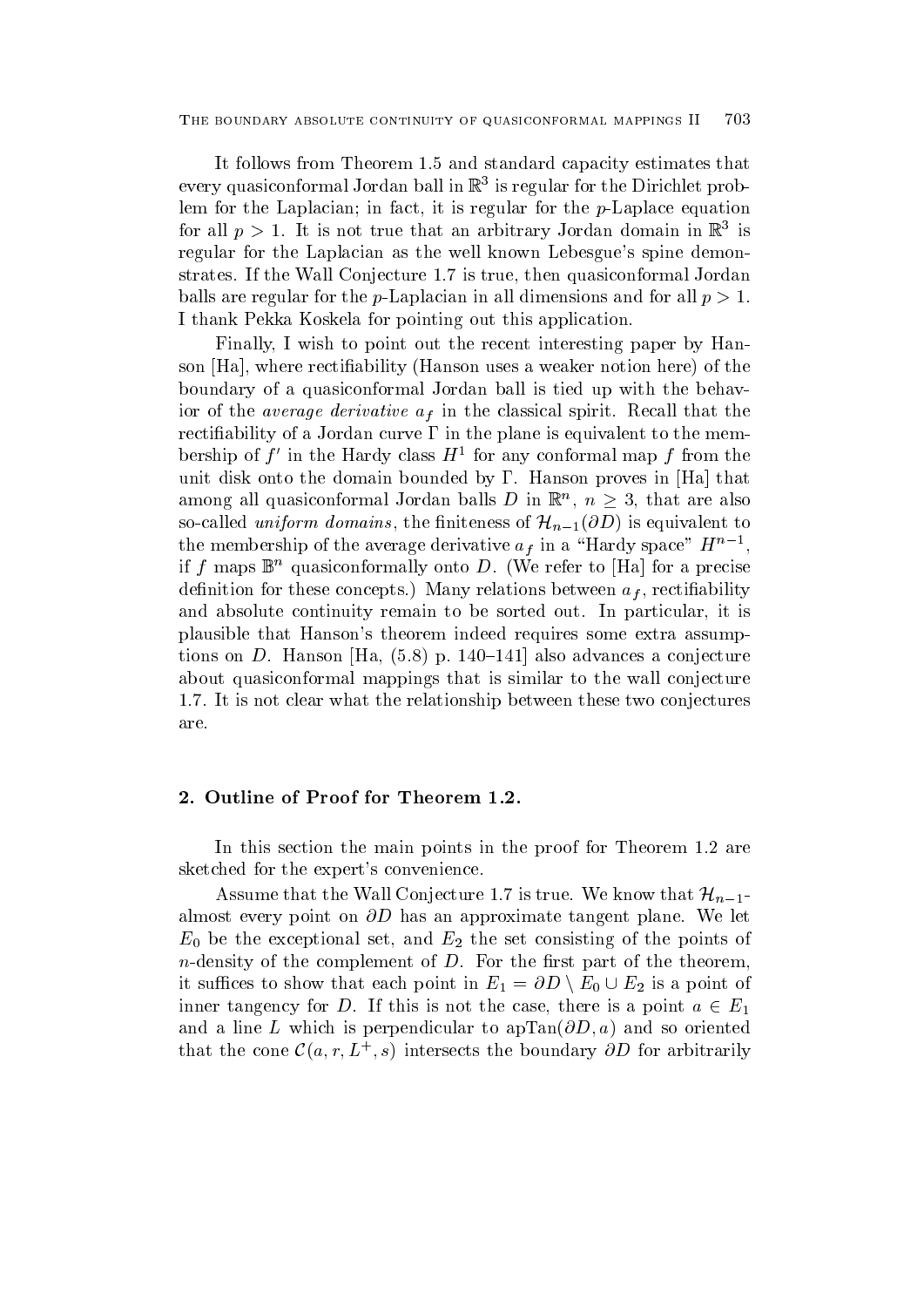small resolution and for some xed s By and for the some xed s By and the some some second the some second the open set  $D_r = D \cap \mathcal{C}(a, r, L^+, s)$  there corresponds a substantial piece of the boundary lying in a cone  $\mathcal{C}(a, r, L^+, s')$  with somewhat bigger opening  $s' < 1$ . Because a is not a point of density of  $\mathbb{R}^n \setminus D$ , the set  $D_r$  is indeed nonempty and has n-measure comparable to  $r^{\ldots}$  . Now the boundary pieces are essentially disjoint, and their  $\mathcal{H}_{n-1}$ -measures add up to something which is comparable to  $r-1$ . This contradicts the fact that - D admits and approximate tangent plane at a group at a group of the second plane at a group of the second plane at a group of the second plane at a group of the second plane at a group of the second plane at a group

The second assertion of Theorem 1.2 is an improvement to Theorem 1.1 which says that f and  $f^{-1}$  preserve sets of zero  $\mathcal{H}_{n-1}$ -measure on double cone points. The proof given in [H] requires double cone points, but, below in Section 3, I give a sharpening of that argument which only needs interior cones, in the presence of approximate tangents. The technical argument of [H] can be shortened somewhat, but the basic idea is still the same. Suppose, for instance, that there is a subset A of interior cone points of  $\partial D$  of positive  $\mathcal{H}_{n-1}$ -measure such that  $f^{-1}(A)$  has zero  $\mathcal{H}_{n-1}$ -measure. After a standard reduction, we may assume that A lies on the boundary of a bi-Lipschitz ball contained in  $D$ , hence we may assume without loss of generality that  $A$  lies on the boundary of a round ball  $B$  contained in  $D$ . Then we use the assumption that  $n \neq 4$  and replace f by a locally bi-Lipschitz quasiconformal homeomorphism  $F$  which agree with  $f$  on the boundary. The technical point, as in  $[\Pi]$ , is to show that  $F^{-1}(D) = \Omega$  is a uniform domain with  $\alpha$  ince aboundary in  $\mathbb{D}^n$ ; the niceness is defined in terms of the following Ahlfors-David regularity condition

$$
C^{-1}R^{n-1} \leq \mathcal{H}_{n-1}(B(x,R) \cap \partial \Omega) \leq CR^{n-1}
$$

for each  $x \in \partial \Omega$  and  $0 < R <$  diam  $\Omega$ . This condition and known results on quasisymmetric maps onto regular surfaces guarantee that  $F|_{\partial\Omega}$  is absolutely continuous, contradicting the hypothesis. In establishing this technical point we use a Hayman-Hayman-Technique spotting techniques and a Carleson measure argument; the main difference from [H] is that now we have to make use of the approximate tangent planes in place of the exterior cones. More details will follow in the next section.

The ensuing proof works in all dimensions  $n \geq 3$ , under right assumptions. Thus, assume that  $f$  is a quasiconformal mapping from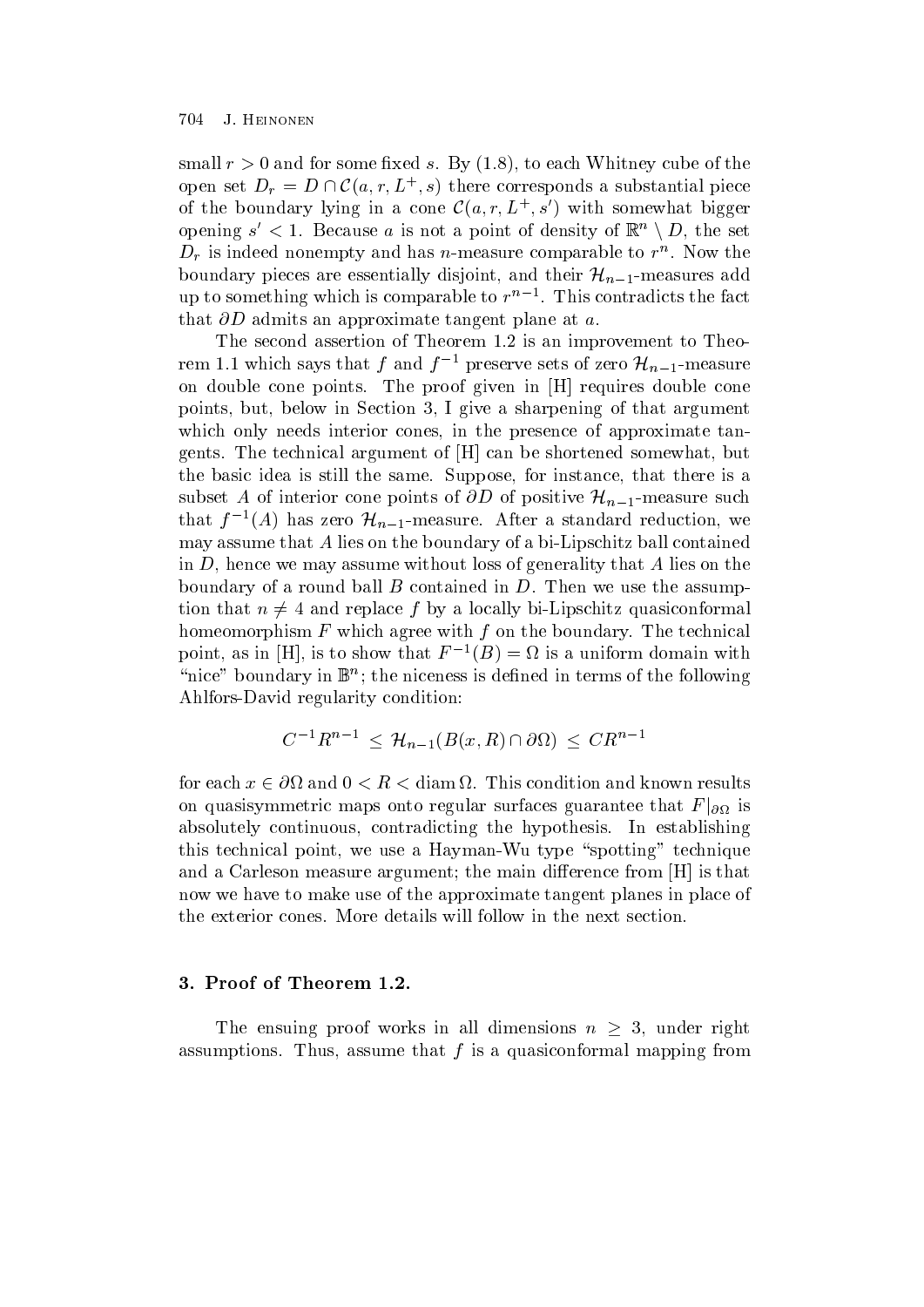$\mathbb{B}^n$  onto a Jordan domain D with rectifiable boundary. Also assume that D satisfaction  $\mathbf{f}$  satisfaction  $\mathbf{f}$  and  $\mathbf{f}$  and  $\mathbf{f}$  and  $\mathbf{f}$  and  $\mathbf{f}$  and  $\mathbf{f}$  and  $\mathbf{f}$  and  $\mathbf{f}$  and  $\mathbf{f}$  and  $\mathbf{f}$  and  $\mathbf{f}$  and  $\mathbf{f}$  and  $\mathbf{f}$  and  $\mathbf{f}$  a By Theorem 1.5 this is always true in dimension  $n = 3$ . Then the conclusion isthat the boundary -D decomposes as in Theorem with  $f^{-1}(E_2)$  having Hausdorff dimension zero. If in addition  $n \neq 4$ , then the absolute continuity of  $f|_{f^{-1}(E_1)}$  and  $f^{-1}|_{E_1}$  is also true as in Theorem 1.2.

 $\Omega$  begin the proof let  $\Omega$  whereadmit approximate tangent planes. Then  $E_0$  has  $\mathcal{H}_{n-1}$ -measure zero. We divide  $\partial D \setminus E_0$  into two subsets  $E_1$  and  $E_2$ , where  $E_2$  consists of the points of *n*-density of the complement of D in  $\mathbb{R}^n$ , and  $E_1$  is what remains Our rst task will be to show that every point in E-M  $\mu$  . If the show that every point in E-M  $\mu$ of inner tangency for  $D$ .

### -- Inner tangency of points in E--

Pick a point  $a \in E_1$ . Let L be the line through a which is perpendicular to the approximate tangent plane for -D at a Fix s We need to show that there is  $r > 0$  such that one of the two components of the double cone  $\mathcal{C}(a, r, L, s)$  is contained in D. Because a is not a point of n-density for the completence of D and because  $\sim$ finite  $\mathcal{H}_{n-1}$ -measure, we can assume, by making s larger if necessary and by choosing an appropriate orientation for  $L$ , that

(3.2) 
$$
\limsup_{r \to 0} \frac{\mathcal{H}_n(\mathcal{C}(a,r,L^+,s) \cap D)}{r^n} > 0.
$$

Next, we suppose that

$$
\partial D \cap \mathcal{C}(a,r,L^+,s) \neq \varnothing
$$

for all  $r > 0$  and then show that this leads to a contradiction with the fact that

(3.3) 
$$
\lim_{r \to 0} \frac{\mathcal{H}_{n-1}(\partial D \cap C(a, r, L^+, s'))}{r^{n-1}} = 0
$$

for all  $0 < s' < 1$ .

To this end, let  $D_r = \mathcal{C}(a, r, L^+, s) \cap D$  and observe that  $D_r \neq \emptyset$  by  $(3.2)$ . Suppose first that for each  $x \in D_r$  the ball  $B_x = B(x, dist(x, \partial D))$ satisfies

(3.4) 
$$
\text{diam}\, B_x \leq \varepsilon \, \text{dist}(B_x, a)\,,
$$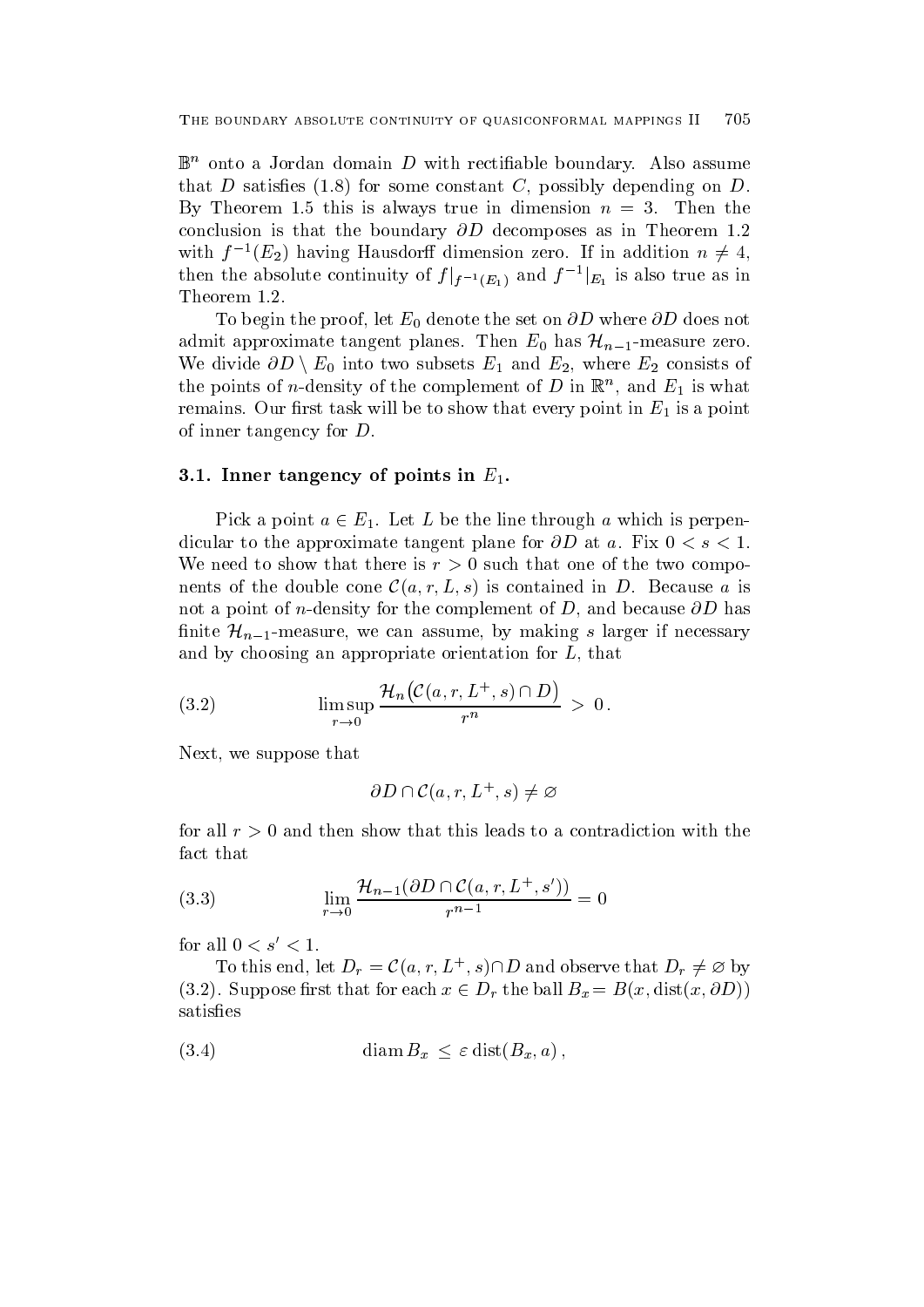where s is so small that implies

$$
2B_x \subset \mathcal{C}(a, 2r, L^+, (1+s)/2)
$$
.

 $\mathcal{L}$  standard covering theorems see M Chapter  $\mathcal{L}$  and  $\mathcal{L}$  are choose and  $\mathcal{L}$ countable collection  $\{B_i : i = 1, 2, \ldots\}$  of balls of the form  $B_x$  such that

$$
D_r\subset \bigcup_i 2B_i
$$

and that

$$
\sum_i \chi_{2B_i}(x) \, \leq \, C(n) \, .
$$

The latter condition simply says that no point in  $\mathbb{R}^n$  belongs to more that contains of the form Bi Therefore by a structure by assumption by assumption  $\mathbf{b}$ 

$$
\mathcal{H}_{n-1}(\partial D \cap \mathcal{C}(a, 2r, L^+, (1+s)/2)) \ge C^{-1} \sum_{i} \mathcal{H}_{n-1}(\partial D \cap 2B_i)
$$
  
\n
$$
\ge C^{-1} \sum_{i} (\operatorname{diam} B_i)^{n-1}
$$
  
\n
$$
\ge C^{-1} \Biggl(\sum_{i} (\operatorname{diam} B_i)^n\Biggr)^{(n-1)/n}
$$
  
\n
$$
\ge C^{-1} \bigl(\mathcal{H}_n(D_r)\bigr)^{(n-1)/n}.
$$

Because the constant  $C \geq 1$  above is independent of  $r > 0$ , we contradict the aid of the aid of the aid of the aid of the aid of the aid of the aid of the aid of the aid of the ai

We may thus assume that

$$
\text{diam}\, B_x > \varepsilon \, \text{dist}(B_x, a)
$$

for some  $x \in D_r$  and  $B_x = B(x, dist(x, \partial D))$ . In this case a simple geometric argument proves the existence of a point  $y \in D_r$  and a ball  $B_y = B(y, \text{dist}(y, \partial D))$  that belongs to  $\mathcal{C}(a, r, L^+, s)$  and satisfies both,

$$
2B_y \subset \mathcal{C}(a, 2r, L^+, (1+s)/2)
$$

and

$$
C^{-1} \operatorname{diam} B_u \le \operatorname{dist}(B_u, a) \le C \operatorname{diam} B_u,
$$

for some  $C \geq 1$  depending only on n and s. Thus we deduce that, for some  $r < r$ ,

$$
\mathcal{H}_{n-1}(\partial D \cap \mathcal{C}(a, 2r', L^+, (1+s)/2)) \geq \mathcal{H}_{n-1}(\partial D \cap 2B_y) \geq C^{-1}r'^{n-1}
$$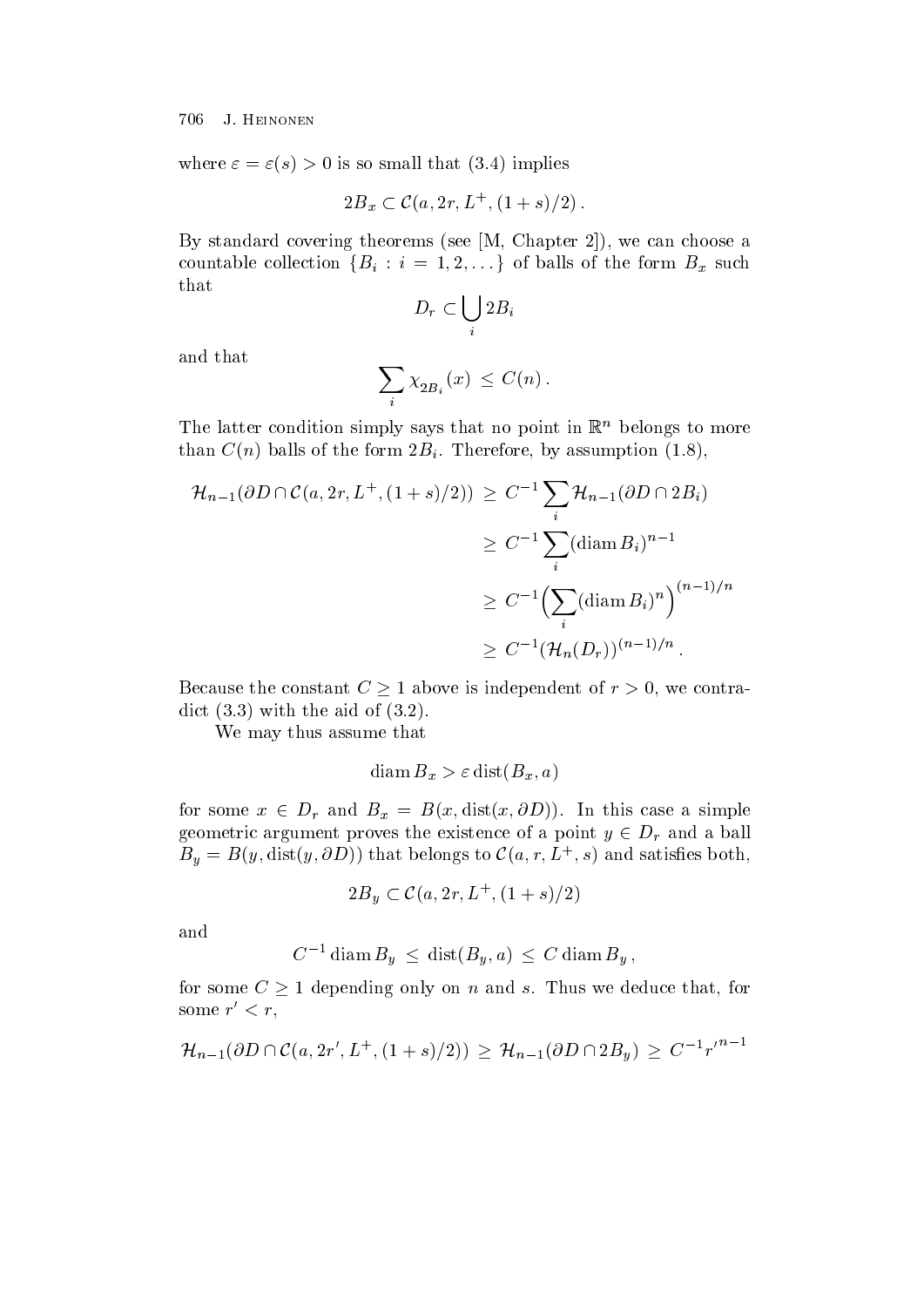by assumption (1.8). Moreover,  $C \geq 1$  is independent of r and r'. This again contradicts and we have shown that a is a point of inner tangency of D

#### $\sim$  -1 the inner tangency set E-M in the inner tangency set E-M in the inner tangency set E-M in the inner tangency set E-M in the inner tangency set E-M in the inner tangency set E-M in the inner tangency set E-M in the

Recall that the fact that  $f = (E_2)$  has Hausdorn dimension zero is due to Koskela and Rohde [KR]. To complete the proof of the theorem. it thus remains to show that f and f - are absolutely continuous in the sets  $f^{-1}(E_1) \subset \partial \mathbb{B}^n$  and  $E_1 \subset \partial D$ . The proof here has the same idea as in [H]. In that paper, however, the absolute continuity was proved in the set of double cone points and the existence of an exterior cone was also essentially used there. In the present situation we only have an interior cone to rely on. The supporting role of the exterior cone is taken here by the approximate tangent plane, which exists at each point in  $\Gamma$  This change for the modications to the modications to the modications to the modications to the modications to the modications to the modications to the modications to the modications to the modications to the modica proof in [H]. It would be unreasonable to repeat here all the details of H
and I apologetically ask the reader to consult that paper whenever necessary. The good news is that the most technical part of the proof of  $[H, Lemma 3.1]$  has now been simplified somewhat.

Let us begin with the following lemma.

**EXAMPLE 5.0.** Let a be a point in  $E_1$  and achoic by  $I_a$  the approximate tangent planet application of the planet application of the property of the property of the property of the property of the property of the property of the property of the property of the property of the property of the pr

$$
\limsup_{r\to 0}\inf_{v\in T_a,|v-a|=r}\frac{\operatorname{dist}(v,\partial D)}{|v-a|}=0\,.
$$

 $\mathbf{M}$  $\alpha$  if the true if we replace  $\partial D$  by an arbitrary  $(n - 1)$ -rectinable set. In any event, the ensuing proof is quite easy.

Suppose on the contrary that there is  $\delta > 0$  and a sequence of radii  $(r_i), r_i \to 0$  as  $i \to \infty$ , such that

$$
\frac{\text{dist}(v, \partial D)}{|v - a|} > \delta ,
$$

for all  $v \in T_a$  with  $|v - a| = r_i$ . Then the  $\delta r_i$ -neighborhood  $U_i$  of the  $(n-2)$ -sphere  $\partial B(a, r_i) \cap T_a$  does not meet  $\partial D$ . Because a is a point of inner tangency of D, it follows that  $U_i \subset D$  for all large i. Let  $L^+$  be the interior normal line at a, perpendicular to  $T_a$ . Fix s so close to 1 that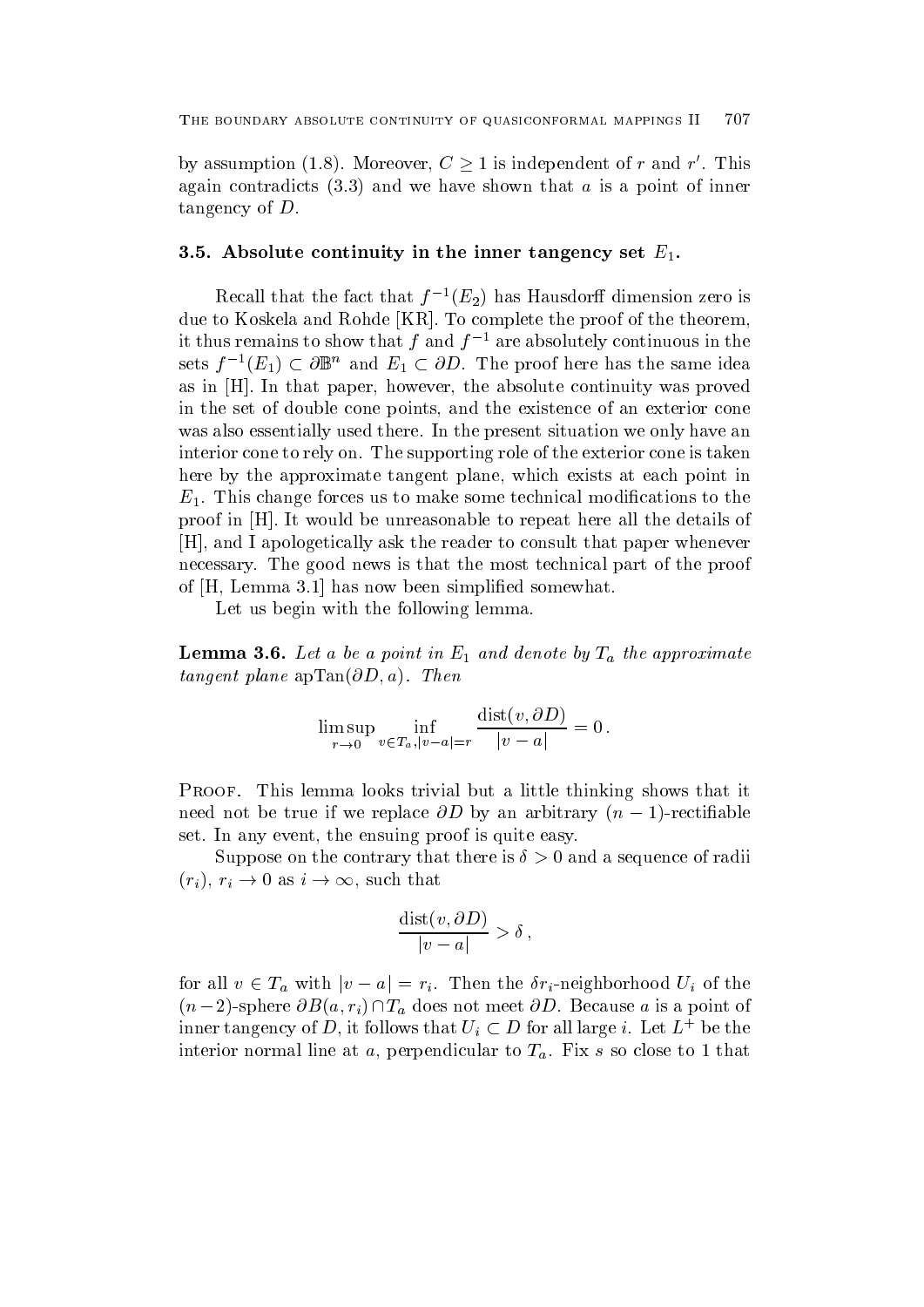$U_i$  meets  $\mathcal{C}(a, L^+, s)$  for all large i, and then choose  $r_i > 0$  so that the cone  $\mathcal{C}(a, r_i, L^+, s)$  is contained in D. Clearly  $\mathcal{C}(a, r_i, L^-, s)$  cannot be contained in D, for otherwise the connected open set  $U_i\cup \mathcal{C}(a,r_i,L,s)$ is contained in  $D$  for all large  $i$  and separates the point  $a$  from the part of the boundary that lies outside Ba rights for arbitrary small  $\mathcal{U}$  $\iota$  is that the that that the that that the that the that the that the that the that the that the that the that the that the that the that the that the that the that the that the that the that the that the that the that

$$
\mathcal{C}(a,r_i,L^-,s)\cap \partial D\neq \varnothing.
$$

Using assumption on the thickness of the boundary this leads to a contradiction with an argument similar to that in the end of the proof in the analog of  $\mathcal{N}$  is guaranteed by  $\mathcal{N}$  is guaranteed by  $\mathcal{N}$  $\sim$  0  $\mu$   $\sim$  0  $\mu$   $\sim$  0  $\mu$   $\sim$  0  $\mu$   $\sim$  0  $\mu$   $\sim$  0  $\mu$   $\sim$  0  $\mu$   $\sim$  0  $\mu$   $\sim$  0  $\mu$   $\sim$  0  $\mu$   $\sim$  0  $\mu$   $\sim$  0  $\mu$   $\sim$  0  $\mu$   $\sim$  0  $\mu$   $\sim$  0  $\mu$   $\sim$  0  $\mu$   $\sim$  0  $\mu$   $\sim$  0  $\mu$   $\sim$ 

Suppose now that  $A \subset E_1$  has positive  $\mathcal{H}_{n-1}$  measure. We need to show that  $f^{-1}(A)$  has positive  $\mathcal{H}_{n-1}$ -measure as well. And this is in fact all that needs to be shown in detail, for the case

$$
A \subset E_1
$$
 and  $\mathcal{H}_{n-1}(A) = 0$  implies  $\mathcal{H}_{n-1}(f^{-1}(A)) = 0$ 

is treated similarly

A standard measure theoretic trick guarantees that there is a subset  $A_0 \subset A$  of positive  $\mathcal{H}_{n-1}$ -measure which lies on the boundary of a bounded starshaped subdomain  $\Omega_0 \subset D$ . The domain  $\Omega_0$  can be mapped onto a ball by a bi-Lipschitz self-map of <sup>R</sup><sup>n</sup> Because bi-Lipschitz maps preserve rectifiability and sets of positive Hausdorff measure, we can assume, originally, that  $A$  lies on the boundary of a ball  $B_0$  contained in D. See [H, Proof of Theorem 4.3] for more details here

Next we form a Stolz domain  $\Omega$  in  $B_0$ , associated with A the usual way. That is,  $\Omega$  consists of all the open rays with one end point in  $B_0/2$ and the other in  $\mathbb{R}^n$  is a bi-dimensional contained in  $\mathbb{R}^n$  and  $\mathbb{R}^n$ containing A on its boundary. (Note that the round ball  $B_0$  already satisfies these conditions and it would be nice if we could manage with  $\sim$  0 alone It is the proof below in the proof below in the domain like  $\sim$ which is safely inside  $B_0$ .)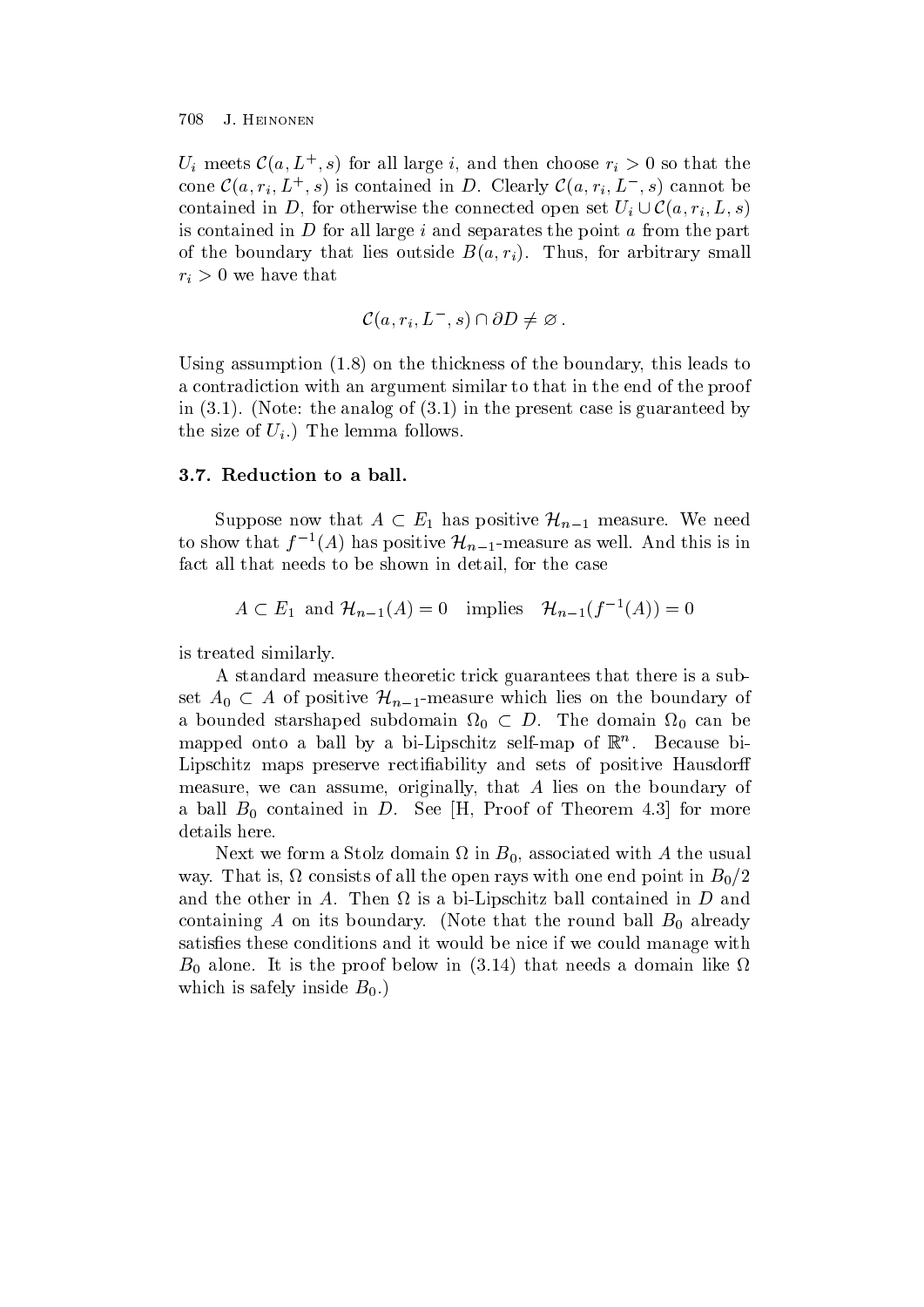#### - - Bi Lipschitz maps in the quasihyperbolic metric-

Now we use the assumption  $n \neq 4$ . The Sullivan-Tukia-Väisälä approximation theorem  $[TV2, 7.12]$  provides us with a quasiconformal map  $F: \mathbb{B}^n \to D$  such that

$$
(3.9) \t\t k_D(f(x), F(x)) \le 1
$$

and that

$$
(3.10) \tC-1kD(F(x), F(y)) \leq k_{\mathbb{B}^n}(x, y) \leq C kD(F(x), F(y)),
$$

for all x and y in  $\mathbb{B}^n$  and for some  $C = C(n, f) \geq 1$ . Here  $k_G$  denotes the quasihyperbolic metric in a domain  $G$ , defined by the metric density  $dist(x, \partial G)^{-1}|dx|.$ 

commission ! (200)  $\Delta$  must find the same boundary boundary boundary for the same finding  $\Delta$ values and the says that F is bi-f in the graduate in the quasi-f in the quasi-f in the quasi-f in the quasi-f metrics. We deduce that there is no loss of generality in assuming, originally that the mapping f satises 

#### -- Regular surfaces and subinvariance-

Write  $q = 1$ . The main bulk of the proof consists of showing  $\frac{1}{1000}$  the boundary  $O(15)$  is an Amnois-David  $(n - 1)$ -regular set, that is, there is a constant  $C \geq 1$  such that

$$
(3.12) \t C^{-1}R^{n-1} \leq \mathcal{H}_{n-1}(B(x,R) \cap \partial g(\Omega)) \leq CR^{n-1},
$$

for all  $x \in \partial q(\Omega)$  and  $0 < R < \operatorname{diam} q(\Omega)$ .

Suppose for a moment that this has been accomplished. The proof is then finished as follows. The *subinvariance principle* for quasiconformal maps guarantees that  $g|_{\Omega} : \Omega \to g(\Omega)$  is a quasisymmetric map, which means that

(3.13) 
$$
|x - y| \le t |x - z|
$$
 implies  $|g(x) - g(y)| \le \eta(t) |g(x) - g(z)|$ 

for all points  $x, y, z \in \Omega$  and for some homeomorphism  $\eta : [0, \infty) \to$  $[0, \infty)$ . (See FHM, p. 120-121 and  $V3$ , Theorem 5.6)). Clearly (3.13) will continue to hold for all points in the closure  $\Omega$ , so that  $g|_{\partial\Omega}:\partial\Omega\to$ Use is quasisymmetric as well. Decause Use is a bi-Lipschitz  $(n - 1)$ sphere and because  $O(q \setminus \{i\})$  is  $(n-1)$ -regular in the sense of  $(3.12)$ , we can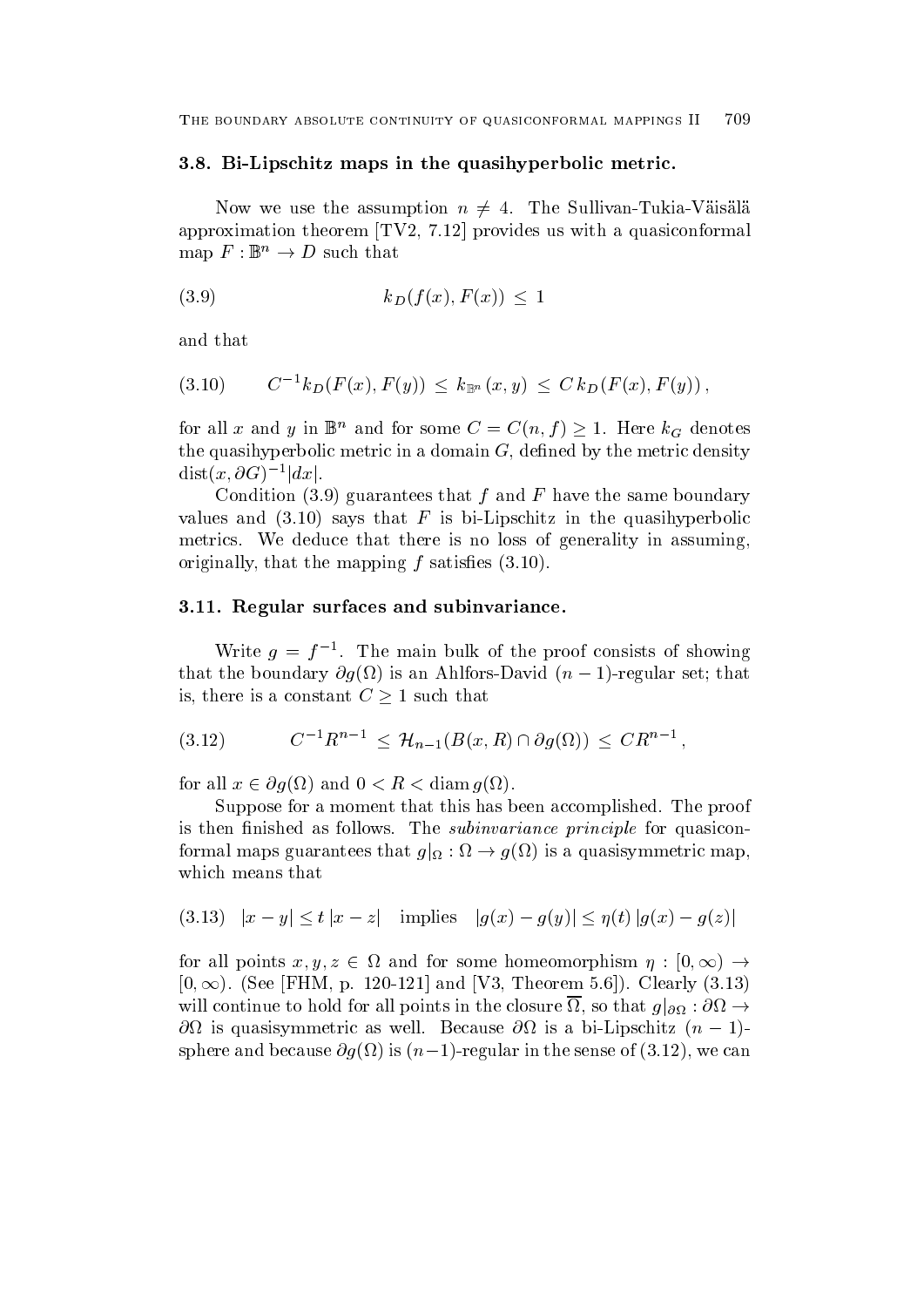invoke known results about quasisymmetric maps in such situations to conclude that  $\mathcal{H}_{n-1}(E) > 0$  if and only if  $\mathcal{H}_{n-1}(g(E)) > 0$  for  $E \subset \partial\Omega$ .  $\mathbf{S}$  . The set of the set of the set of the set of the set of the set of the set of the set of the set of the set of the set of the set of the set of the set of the set of the set of the set of the set of the set of t

We conclude, therefore, that it remains to prove the regularity of -g

# -- Proof of regularity of -g -

We begin by making two more reductions. Fix  $\varepsilon$  positive and small, to be determined later. By Lemma 3.6 there is, for each  $a \in A$ , a positive number radius number radius number radius number radius number radius number radius number radius n

 distvr -D jvr aj

for some  $v_r \in T_a \cap \partial B(a, r)$  and for all  $0 < r \leq r_a$ . Then

$$
A = \bigcup_{j=1}^{\infty} \{ a \in A : r_a > 1/j \},
$$

and we may assume that there is the that there is no such that there is no such that range  $\alpha$  $a \in A$ . We assume further that each point in A is a point of  $\mathcal{H}_{n-1}$ . density on  $\phi = 0$  , in the small that the smooth handle smooth in the smooth form  $\phi = 0$  and the smooth in the smooth smooth in the smooth smooth smooth smooth smooth smooth smooth smooth smooth smooth smooth smooth smo has positive  $\mathcal{H}_{n-1}$ -measure).

The left integration in a strong indicate in the quasisymmetry of gradients  $\mathbf{f}(\mathbf{f})$ in a result of Vaisala V and the right in the right interval value  $\mu$  and  $\mu$ follows by standard arguments using  $\alpha$  ,  $\alpha$  , is the following contract. for the details see H p  $\sim$  1.1 F p  $\sim$  1.1 F p  $\sim$  1.1 F p  $\sim$  1.1 F p  $\sim$  1.1 F p  $\sim$  1.1 F p  $\sim$  1.1 F p  $\sim$  1.1 F p  $\sim$  1.1 F p  $\sim$  1.1 F p  $\sim$  1.1 F p  $\sim$  1.1 F p  $\sim$  1.1 F p  $\sim$  1.1 F p  $\sim$  1.1 F p  $\$ 

 $\bf L$  and  $\bf u$ ,  $\bf v$  is a suppose that  $\{x_i\}$  to a hyperbolically separated sequence of points on a point that there is no is no is a such that the set of the such that the such that the such tha

$$
(3.17) \tB(x_i, \tau \text{ dist}(x_i, \partial D)) \cap B(x_j, \tau \text{ dist}(x_j, \partial D)) = \varnothing
$$

whenever  $i \neq j$ . Then there is  $C \geq 1$  such that

(3.18) 
$$
\sum_{g(x_i) \in B} (1 - |g(x_i)|)^{n-1} \le C(\text{diam } B)^{n-1},
$$

for all n-valls  $B$  centered on  $\mathcal{O} \mathbb{D}^+$ .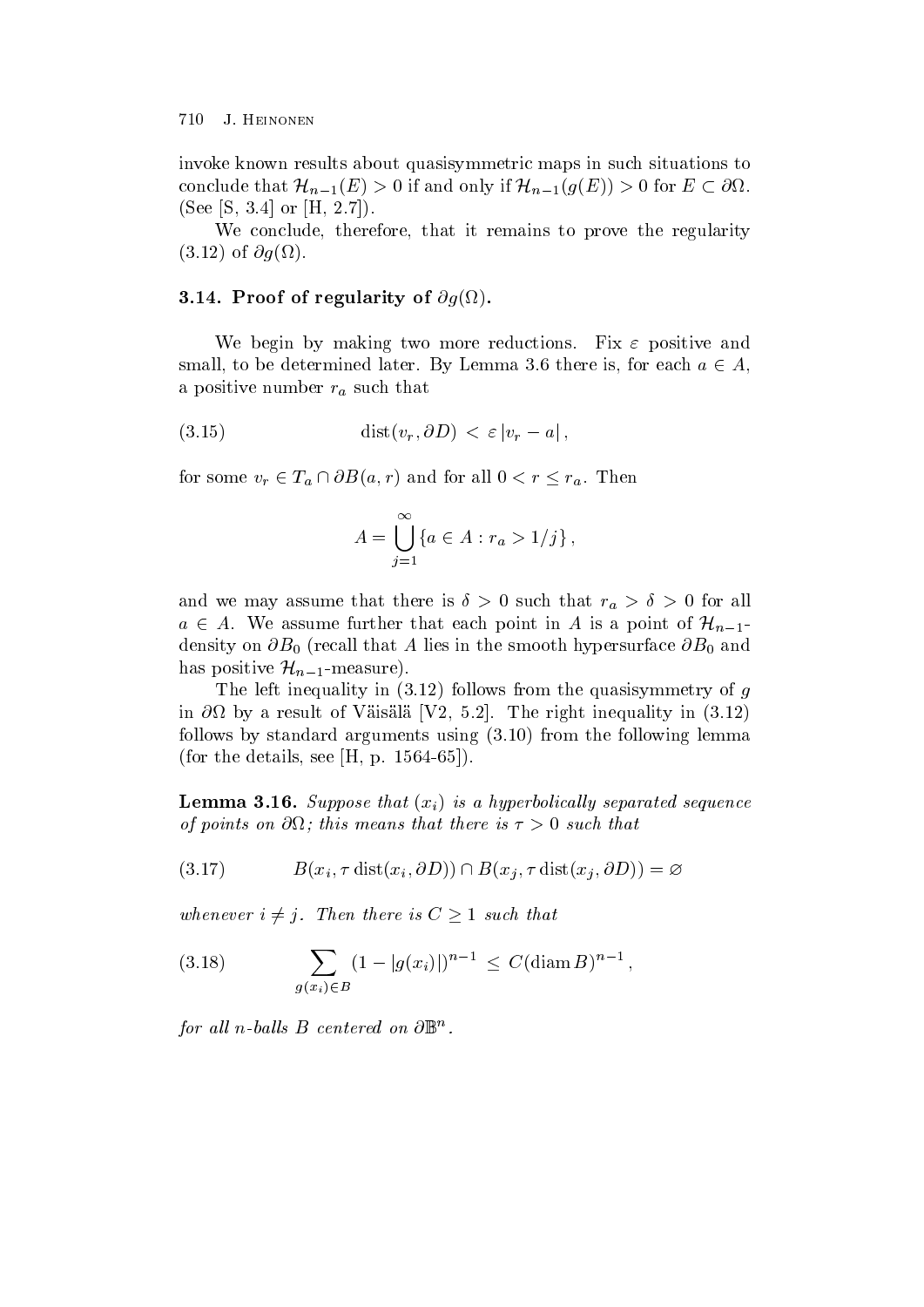One should notice that in  $(3.18)$  the constant  $C \geq 1$  can, and usually will, depend on everything else but on  $B$ .

I mus, mx a ball  $B$ , centered at some point on  $\sigma$  $\mathbb{D}^{\cdots}$ . Henceforth  $C$ will denote any positive constant that is independent of B and also of index i. The goal is to find for each  $x_i$  in  $g^{-1}(B) = f(B \cap \mathbb{B}^n)$  its own  $\mathbf{S}$  is the following three conditions that the following three conditions holds holds holds holds holds holds holds holds.

$$
\sum_{i} \chi_{S_i}(x) \leq C \,,
$$

that is, no point in  $\mathbb{R}^n$  belongs to more that  $C$  spots  $S_i$ ;

$$
(3.20) \t\t g(S_i) \subset CB \cap \partial \mathbb{B}^n ,
$$

that is the image of each spot  $\mathbf{u}$  will not land far from B under the spot Si will not land far from B under the spot  $\mathbf{u}$ map  $q$ ; and

$$
(3.21) \t\t (1-|g(x_i)|)^{n-1} \leq C \, \mathcal{H}_{n-1}(g(S_i)) \,,
$$

that is, the Hausdorff measure of the image  $g(S_i) \subset \partial \mathbb{B}^n$  essentially dominates the term  $(1-|g(x_i)|)^{n-1}$  of the sum in (3.18).

It is constant that is constant to a constant of  $\mathbf{r}$  is constant to a constant of  $\mathbf{r}$ 

 $\mathcal{L}$  before we start describing the spots Si with desired properties we have been desired properties we have the spots  $\mathcal{L}$ make two observations

# -- Hyperbolic freedom-

There is never any  $\alpha$  is never any of points  $\alpha$  any of the points  $\alpha$  by any of the points  $\alpha$ point x i for which you have a strong which you have a strong which you have a strong which you have a strong w

$$
(3.23) \t\t k_D(x_i, \tilde{x}_i) \leq C \,,
$$

because it is easily seen that it is easily seen that it is easily seen that it is easily seen that it is easi

$$
(3.24) \qquad \qquad (1 - |g(x_i)|) \leq C \left(1 - |g(\tilde{x}_i)|\right).
$$

The replacement may cause us to diminish the value of  $\mathbf{r} = \mathbf{r}$  , we can assume of  $\mathbf{r} = \mathbf{r}$ little bit, but such adjustments are left to the reader.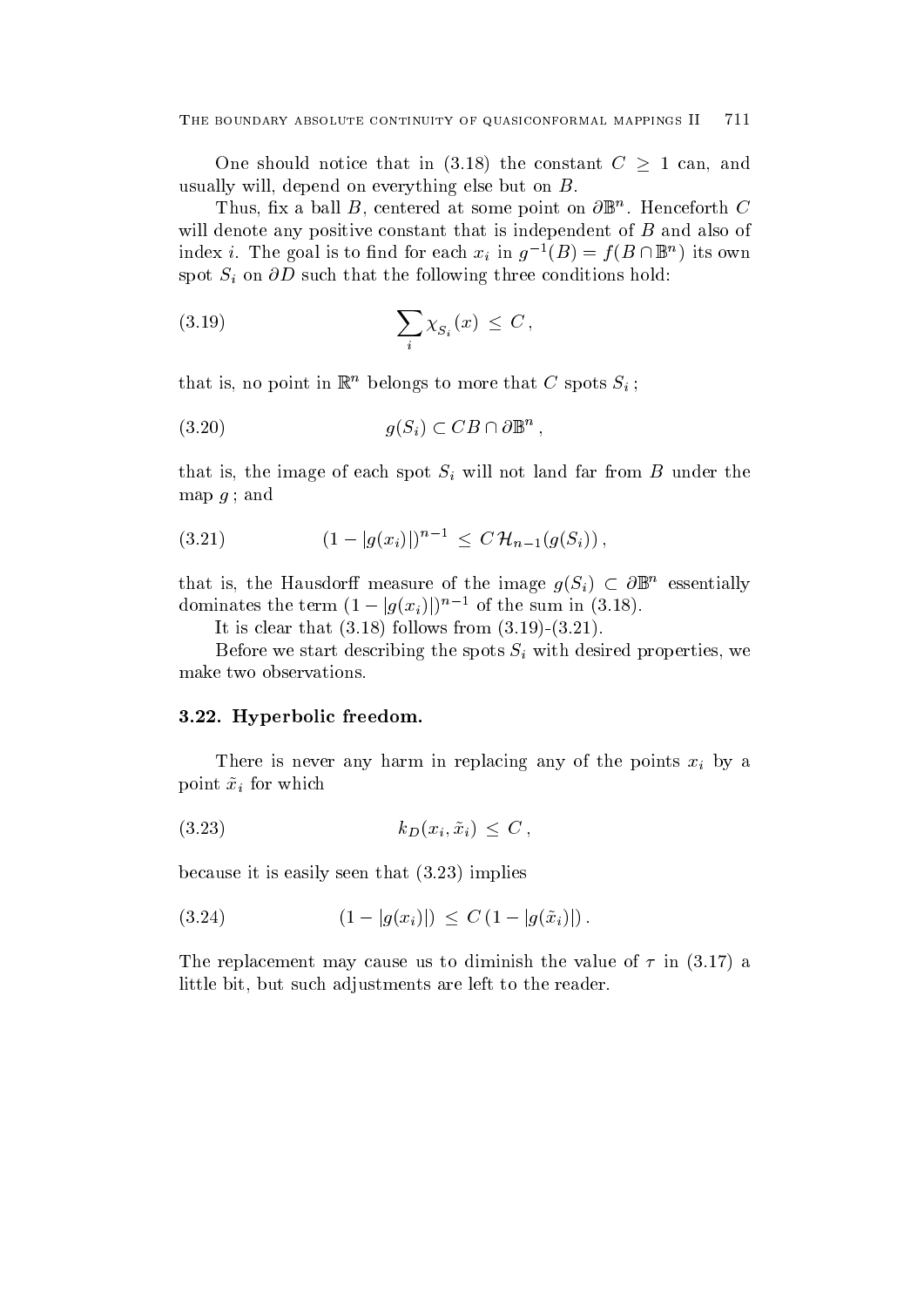### -- Generational gaps-

Upon dividing  $(x_i)$  into generations  $\mathcal{G}_{\nu}$ , 

 $x_i \in \mathcal{G}_{\nu}$  if and only if  $dist(x_i, \partial B_0) \in (2^{-\nu-1}, 2^{-\nu}), \nu \in \mathbb{Z}$ ,

we can assume that

$$
(3.26) \t\t \t\t \mathcal{G}_{\nu} = \varnothing \t\t \text{for} \t\t \nu \leq C \t\t,
$$

and that

$$
(3.27) \t\t\t\t\t\mathcal{G}_{\nu_i} \neq \varnothing \neq \mathcal{G}_{\nu_i} \t\t\t\t\text{implies} \t\t\t\nu_i = \nu_j \text{ or } |\nu_i - \nu_j| \geq C.
$$

Above,  $C$  should be thought of as a large constant, to be adjusted later. comments in the condition of the world that we only the world the top comments of the comments of the condition is that lies that we can assume that we can assume that we can assume that we can assume that we can assume that we can assume that we can assume that we can assume that we can assume that we can assume that we can assume that there are large generational gaps. In short, we assume that  $\mathcal{G}_{\nu}$  is nonempty only if  $\nu$  is positive and a constant multiple of a large integer. We shall construct that spots Si in such a spot such Si  $\alpha$  in such such as  $\alpha$  in such a single space. whenever they correspond to points in different generations, and that the nite overlap condition  $\mathbf{r}$  is spot over the corresponding to  $\mathbf{r}$  corresponding to  $\mathbf{r}$ points from the same generation

#### - - Determining points zi -

We shall associate to each point  $\alpha$  in our sequence to  $\beta$  in our sequence to be considered the points of  $\beta$ with the latter will play a more important role To get  $\mathbf{r}$  and  $\mathbf{r}$  and  $\mathbf{r}$ a mental picture

$$
x_i \qquad \leadsto \qquad w_i \in \partial B_0 \qquad \leadsto \qquad z_i \in \partial D \ .
$$

The point  $\{x_i\}_{i=1}^n$  is simply the close to the point to  $x_i$  is and  $\{x_i\}_{i=1}^n$  is a close to  $i$ point to wi on -D Of course it may happen that wi zi Before we fix these, however, we need to make some adjustments to the sequence  $\mathbf{x} = \mathbf{y}$  is the spirit of  $\mathbf{x} = \mathbf{y}$  , we have the spirit of  $\mathbf{x} = \mathbf{y}$  .

Thus pick a point  $\mathbf{v}$  is the contract point to  $\mathbf{v}$  . Thus is the contract point to  $\mathbf{v}$  on  $\mathbf{v}$ and let a be the closest point to  $\mathbf{r}$  on  $\mathbf{r}$  on A is on A is on A is on A is on A is on A is on A is on A is on A is on A is on A is on A is on A is on A is on A is on A is on A is on A is on A is on A is on A i assumed to be a point of  $\mathcal{H}_{n-1}$  -density, it is clear that the approximate tangent plane  $\mathbf{u}_i$  is also tangent to  $\mathbf{v} = \mathbf{0}$  at  $\mathbf{u}_i$ ,  $\mathbf{v}_j$  and constants the constant  $\blacksquare$  in the matrix we may assume that we may assume that  $\blacksquare$ 

$$
(3.29) \qquad \qquad \mathrm{dist}(w_i, T_{a_i}) < \varepsilon \left| w_i - a_i \right|,
$$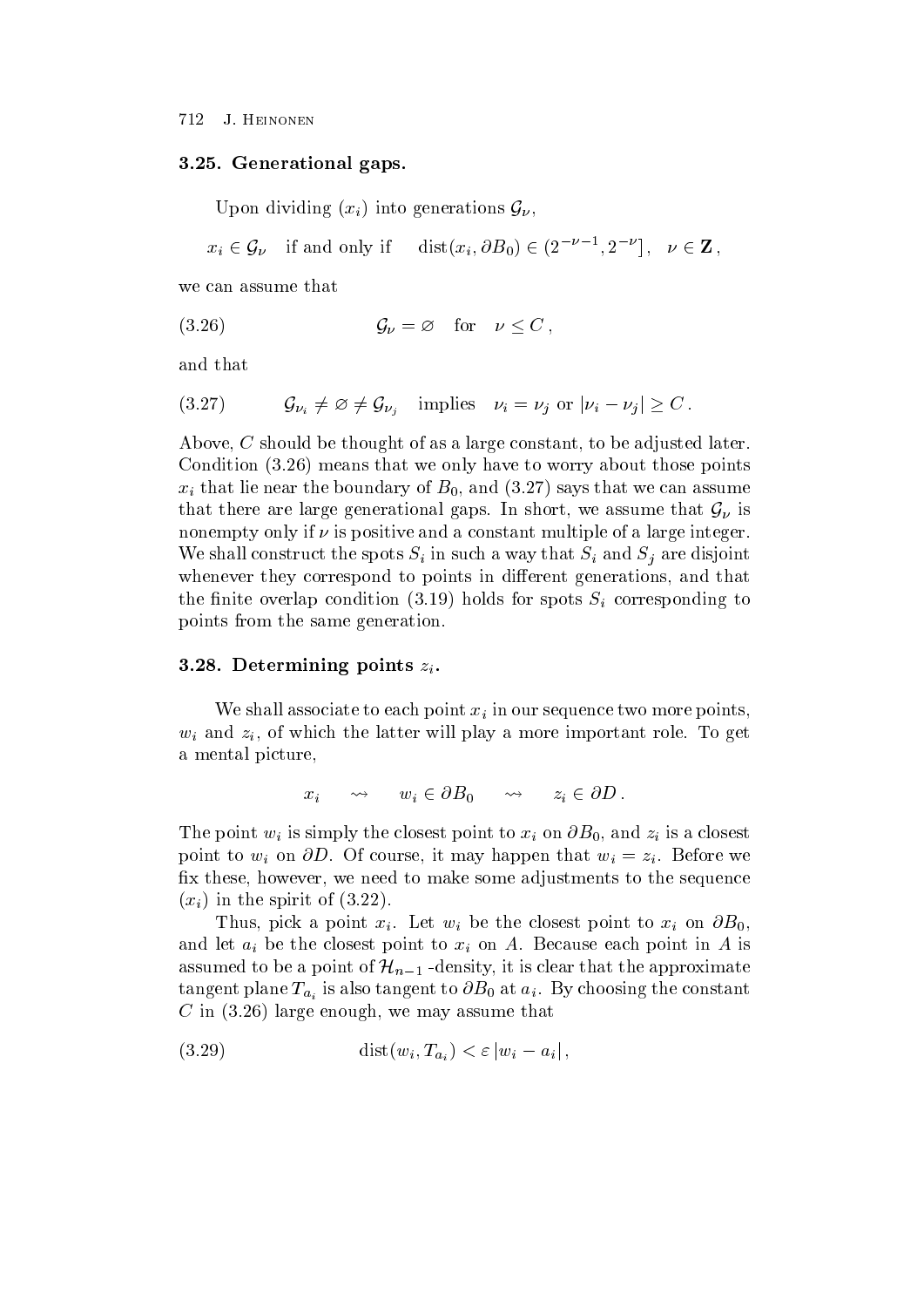where it is assumed in the contract of  $\mathcal{N} = \{1,2,\ldots,n\}$ 

Let  $w_i$  be the point where the ray emanating from the center of  $B_0$  and passing through  $x_i$  meets  $T_{a_i}$ , and let

$$
r_i' = |a_i - w_i'|.
$$

Again by making the constant C in  large enough we may assume that  $r_i < \sigma$  for all  $i$ , where  $\sigma$  is defined just after  $(\sigma, 15)$ . Thus we can find a point  $v_i \in T_{a_i} \cap \partial B(a_i, r'_i)$  such that

$$
dist(v_i, \partial D) < \varepsilon \left| v_i - a_i \right|.
$$

 $\mathbf{v}$  i be the point on the point on the point on the center  $\mathbf{v}$  to the center  $\mathbf{v}$ of  $B_0$  such that

$$
dist(\tilde{x}_i, \partial B_0) = dist(x_i, \partial B_0).
$$

It is easy to see that

$$
k_D(x_i, \tilde{x}_i) \leq C.
$$

Therefore, by the discussion  $3.22$ , we may assume, originally, that

$$
dist(w'_i, \partial D) < \varepsilon |w'_i - a_i|
$$

and hence that

$$
dist(w_i, \partial D) \leq |w_i - w'_i| + \varepsilon |w'_i - a_i| \leq 2\varepsilon |w_i - a_i|,
$$

 $\mathbb{R}$  is the contract contract the contract let  $\mathbb{R}$  is a contract let  $\mathbb{R}$  is a contract let  $\mathbb{R}$  $\mathbf{b}$  and  $\mathbf{b}$  are a point on  $\mathbf{b}$  and  $\mathbf{b}$  are a point of  $\mathbf{b}$ 

$$
|z_i - w_i| = \text{dist}(w_i, \partial D)
$$

and observe that

$$
(3.30) \t\t\t |z_i - w_i| \leq 2\varepsilon |w_i - a_i|.
$$

At this point we could invoke the argument in  $|H|$ , Main Lemma which applies in the present situation The double cone condition there was used on the existence of the points  $\mathbf{u} = \mathbf{u} \cdot \mathbf{v}$  satisfying  $\mathbf{u} = \mathbf{v} \cdot \mathbf{v}$  For the readers convenience however I shall sketch below a somewhat different and perhaps easier argument for the rest of the proof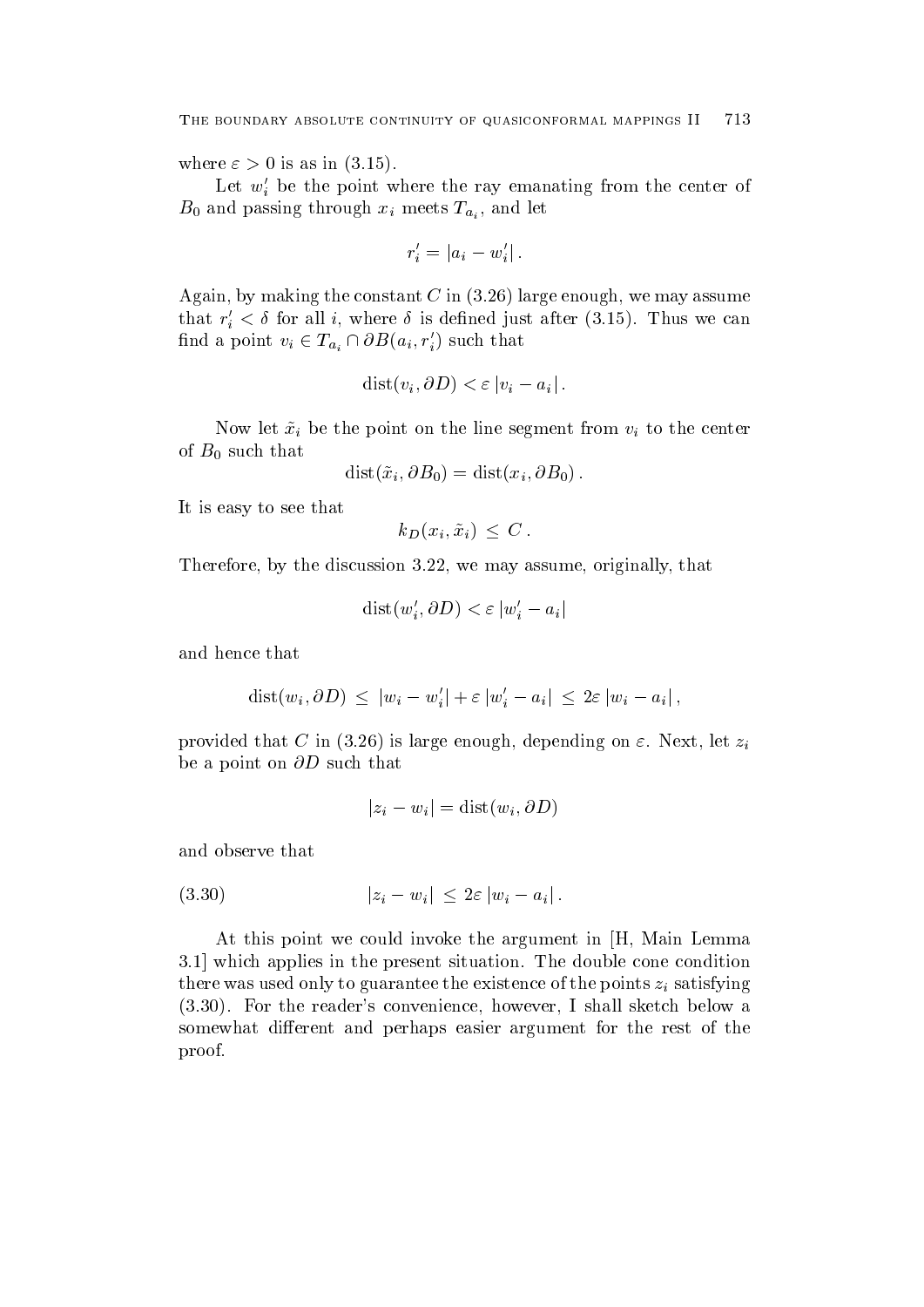Towards this end, we require the following lemma which is proved in  $[HK, 6.6]$ .

**Lemma 3.31.** Let  $x \in D$ . There is a constant  $C \geq 1$ , depending only on an and on the dilatation of the distribution of  $\mathcal{S}$ 

$$
\mathcal{H}_{n-1}(g(B(x, C \text{ dist}(x, \partial D)) \cap \partial D) \cap \Delta_{g(x)}) \geq \frac{1}{2} \mathcal{H}_{n-1}(\Delta_{g(x)}) ,
$$

where  $\alpha$  is the surface capacity  $\alpha$ 

$$
\Delta_{g(x)} = B(g(x), 3(1 - |g(x)|)) \cap \partial \mathbb{B}^n.
$$

Now  $\mu x$   $0 \le \lambda \le 1$  and let  $u_i$  be the point  $(1 - \lambda)z_0 + \lambda w_i$  in  $D_0$ , where  $z_0$  is the center of  $B_0$ . We have

$$
dist(u_i, \partial D) \leq |u_i - w_i| + |w_i - z_i| = (1 - \lambda) + 2\varepsilon |w_i - a_i|.
$$

 $\mathcal{B} = \mathcal{B}$  for a such that the that the such that the such that the such that the such that the such that the such that the such that the such that the such that the such that the such that the such that the such tha

$$
(1 - \lambda_i) = \varepsilon \operatorname{dist}(x_i, \partial B_0),
$$

we find that

 $(3.32)$  dist $(u_i, \partial D) \leq \varepsilon$  dist $(x_i, \partial B_0) + 2\varepsilon |w_i - a_i| \leq 10 \varepsilon |w_i - a_i|$ .

Finally denotes the Si by density of  $\mathfrak{g}_i$  by denotes the Si by density of  $\mathfrak{g}_i$ 

$$
g(S_i) = g\big(B(u_i, C \text{ dist}(u_i, \partial D)) \cap \partial D\big) \cap \Delta_{g(u_i)},
$$

where C is as in Lemma 3.31. We easily infer by choosing  $\varepsilon > 0$  small enough by observing the generation  $\mathcal{L}$  for  $\mathcal{L}$  for  $\mathcal{L}$  $\mathcal{A}$  and the geometry of  $\mathcal{A}$  will satisfy  $\mathcal{A}$  will satisfy  $\mathcal{A}$  and  $\mathcal{A}$  will satisfy  $\mathcal{A}$  and  $\mathcal{A}$  and  $\mathcal{A}$  and  $\mathcal{A}$  and  $\mathcal{A}$  and  $\mathcal{A}$  and  $\mathcal{A}$  and  $\mathcal{A}$  and  $\mathcal{A}$  Of course we need to observe here that

$$
k_D(u_i, x_i) \, \leq \, C \, ,
$$

as well assumed hyperbolic separation  $\mathcal{N}$  . The points  $\mathcal{N}$  is a summer  $\mathcal{N}$ The details are left to the interested reader

This completes the proof of Theorem 1.2.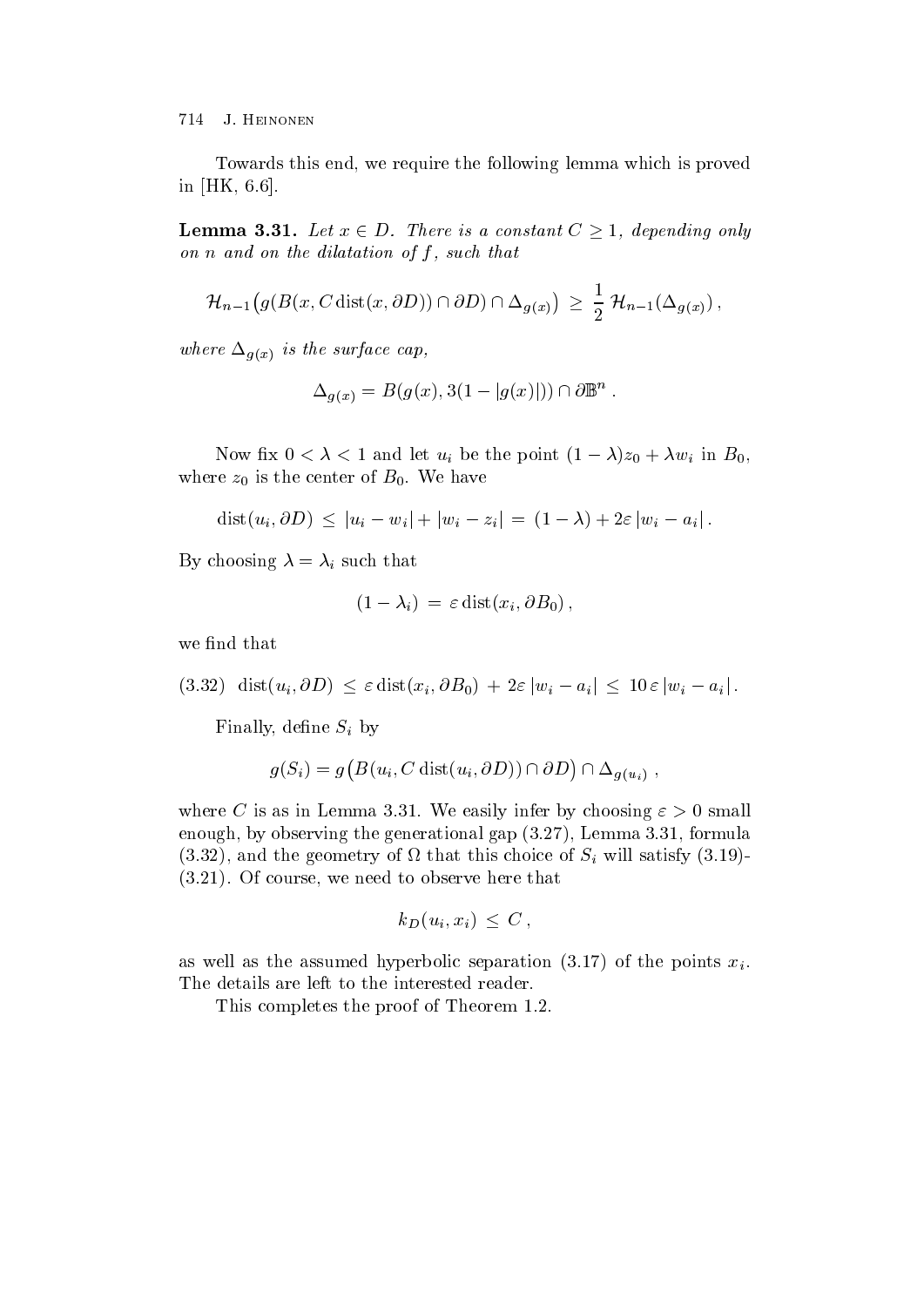### - A class of the class of the class of the class of the class of Theorem - A class of Theorem - A class of Theorem -

In this section I exhibit a general method to build quasiconformal balls. As mentioned before, the method described below is essentially due to Väisälä who constructed a single interesting example in  $[V4]$ ; the main idea of blowing up towers with moderate dilatation is of course old and goes back to the early articles of Gehring and Väisälä  $[GV]$ . My contribution is simply to axiomatize the construction done in  $[V4]$ , and then point out how one obtains this way examples that are relevant to the boundary absolute continuity problem

An admissible tree in  $\mathbb{R}^n$  is a tree around which one can build a quasiconformal ball. A precise definition follows shortly. In the ensuing discussion, all line segments are assumed to be finite and closed. We shall work in  $\mathbb{R}^n$  for any  $n$  bigger than one, although the Riemann mapping theorem trivializes the discussion for  $n = 2$ .

Let  $L_0$  be a line segment in  $\mathbb{R}^n$  and fix  $\alpha \in (0, \pi/2]$ . Set  $\mathcal{J}_0 =$  ${L_0}$ . Suppose next that a finite collection  $\mathcal{J}_i$  of line segments has been determined for all  $i = 0, \ldots, k$ . Let  $L \in \mathcal{J}_k$  be a line segment.  $\Omega$  in such a way was a way way we have seen a way we have seen a way we have the segments  $\mathcal{A}$ that

1) exactly one of the end points of each  $L_i$  lies on  $L \setminus \{$ the end points of  $L$ ;

the angle between each Linear  $\mu$  is an at least  $\mu$  . And  $\mu$ 

 all line segments Li are mutually disjoint and none of them meets any line segment from  $\mathcal{J}_0 \cup \cdots \cup \mathcal{J}_k$  except their parent L at one end point

We further stipulate that all the children of all line segments from  $\mathcal{J}_k$  as described above are mutually disjoint; they form the collection  $\mathcal{J}_{k+1}$ 

We call the set

$$
T_\alpha=T=\bigcup_{k=1}^\infty \mathcal{J}_k
$$

an *admissible tree* with *branching angle*  $\alpha$  if it is a bounded set, constructure  $\alpha$  , the above rules  $\alpha$  ,  $\alpha$  ,  $\alpha$  , and the additional property that  $\alpha$  , the additional property that  $\alpha$ each line segment  $L$  from  $T$  retains a positive distance (depending on  $\mathbf{f}$  to all other line segments from T  $\mathbf{f}$  satisfies its immediate family that for  $\mathbf{f}$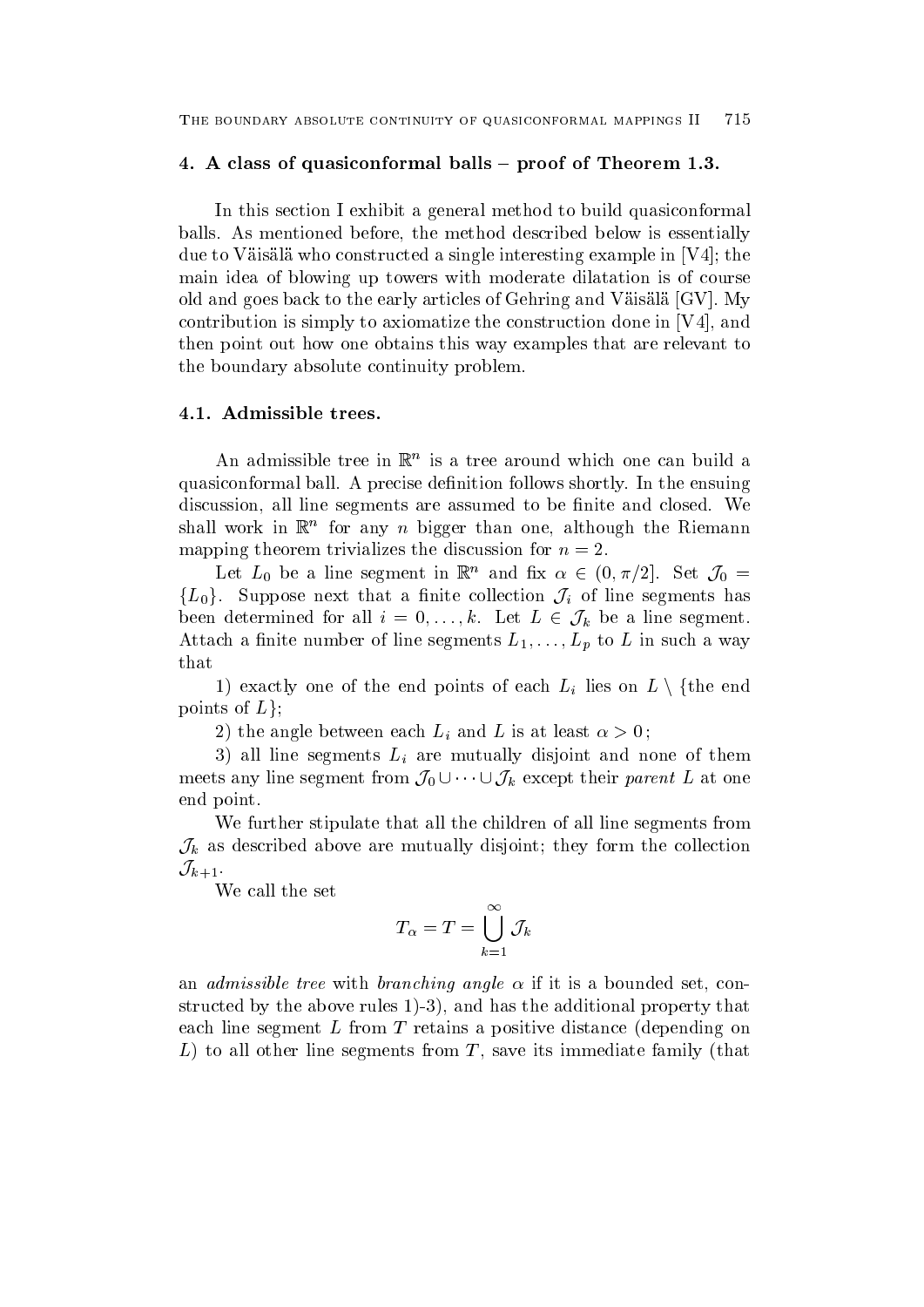is its parent and children more formally

 $(4.2)$  $\mathop\mathrm{dist}(L,T\setminus\{\text{the parent of }L\text{ and the children of }L\})>0$ 

for each  $L \in T$ . We understand that  $L_0$  has no parent and that there can be childless line segments

 $N$  the set of all points the set of all points that lie behind in  $N$ many branches More precisely  $M$  is in FT in FT is a cluster point of  $\mathbf{r}$  is a cluster point of  $\mathbf{r}$ infinitely many line segments from  $T$ .

**Theorem 4.3.** Given an aamissible tree  $I_{\alpha} = I$  in  $\mathbb{R}^n$ , there is a  $a$ omain  $D$  in  $K^-$  such that

$$
(4.4) \t\t T \subset \overline{D},
$$

that

$$
(4.5) \t\t F_T \subset \partial D ,
$$

and that  $D$  is quasiconformally equivalent to  $\mathbb{B}^\sim$  by a  $K$ -quasiconformal mow with K wo work and only one is with with the contract of the monday of the monday of the contract of the contract of the contract of the contract of the contract of the contract of the contract of the contract of the c

Even more can be said

**Theorem 4.6.** Given any aamissible tree  $I_{\alpha} = I$  in  $\mathbb{R}^n$ , any continuous nondecreasing function  $h : [0, 1) \to [0, 1)$ ,  $h(t) \to 0$  as  $t \to 0$ , and any  $\varepsilon > 0$ , there is a domain D in  $\mathbb{R}^n$  satisfying (4.5) and (4.0), and there is a quasiconformal map  $\overline{I}$  from  $\mathbb{D}^{\sim}$  onto  $D$  such that

$$
(4.7) \t\t\t\t\mathcal{H}_h(f^{-1}(F_T)) = 0
$$

and the that the contract of the contract of the contract of the contract of the contract of the contract of the

 Hn--<sup>D</sup> n FT 

Moreover one can choose f such that its dilatation depends only on n  $\sim$  .  $\sim$   $\sim$   $\sim$  .

Above,  $\mathcal{H}_h$  denotes the Hausdorff measure obtained from the measure function  $h$ ; see [F, 2.10].

Accepting Theorems 4.3 and 4.6, it is easy to construct examples as in Theorem 1.3. For instance, one can take a totally disconnected compact set F in  $\mathbb{R}^{n-1}$  with positive  $\mathcal{H}_{n-1}$ -measure, and then form an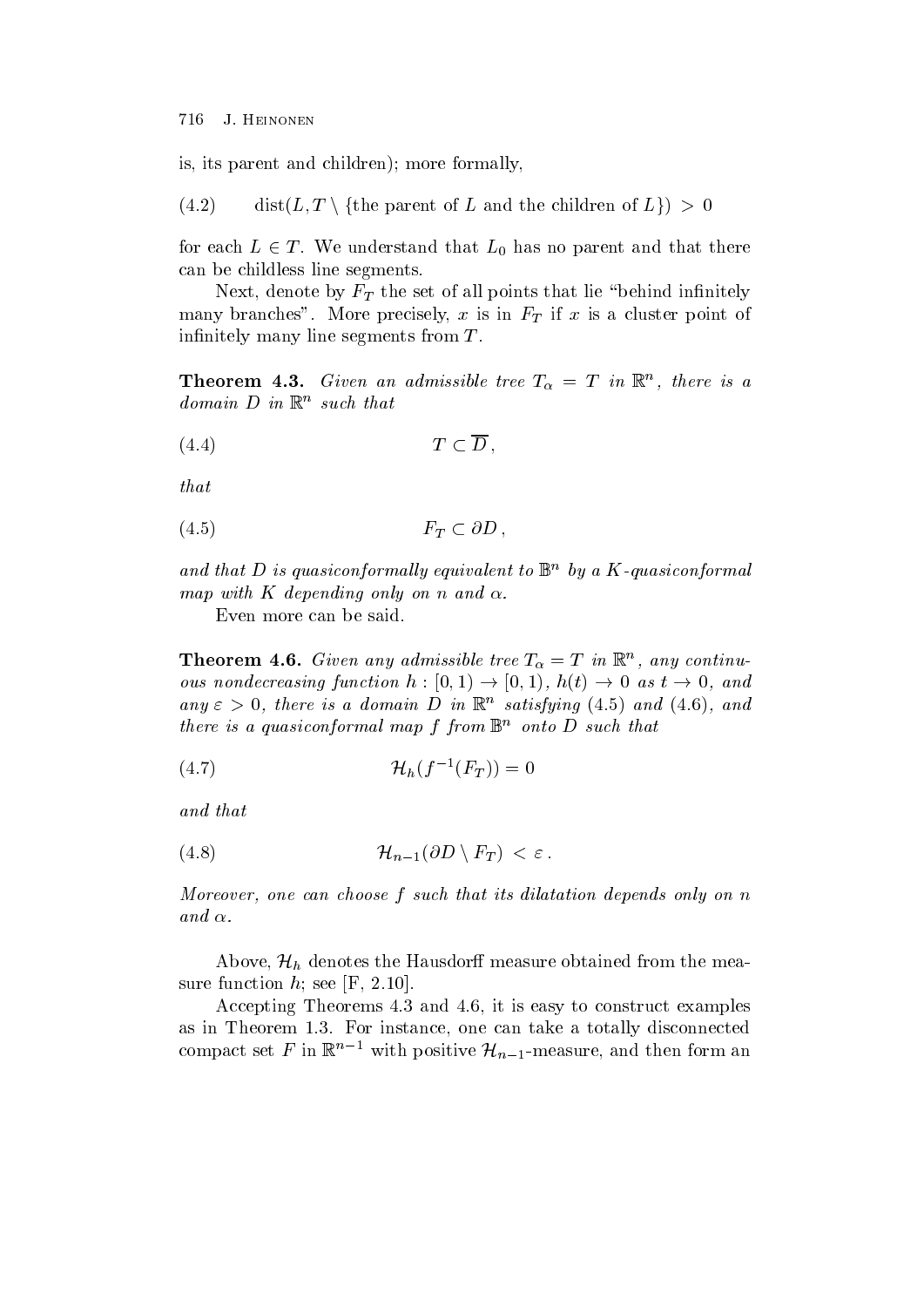admissible tree having branches in the upper half space  $\mathbb{R}^n_+ = \{x \in \mathbb{R}^n\,:\,$  $x_n > 0$  such that the end points of these branches capture each point in  $F$ . It follows from the construction below that the boundary of the associated domain  $D$  is a rectinable  $(n - 1)$ -sphere, and that one can arrange each point on F to be a point of n-density for the complement of  $D$ .<br>Many other interesting examples of quasiconformal balls can be

exhibited by the aid of the above theorems. For instance, the existence of quasiconformal Jordan balls with boundary having positive n-measure is ascertained by the existence of pertinent admissible trees Väisälä's goal in [V4] was exactly to construct one such domain. Väisälä was partly motivated by the following consequence of his construction: there are mappings in the Sobolev space  $W_{loc}^{-}(\mathbb{R}^n;\mathbb{R}^n)$  that do not premappings in W-n can blow up quite a miniscule set to a set of positive n-measure This is done by folding a mapping promised in Theorem 4.6, *cf.* [Re], [V4, p. 206]. For a general discussion on this topic, see [MM].

We shall only prove Theorem 4.3. It should be clear how the details need to be changed in order to achieve Theorem 4.6. Overall, we shall rely on the carefully detailed argument in  $[V4]$ .

#### - Tower maps-to-state control to the control of the control of the control of the control of the control of the control of the control of the control of the control of the control of the control of the control of the contr

For  $h > 0$  define the *straight tower* 

$$
T(h) = \Delta \cup (\overline{\mathbb{B}}^{n-1} \times [0, h]) \subset \mathbb{R}^n ,
$$

where  $\Delta = (-e_n) \mathbb{B}$  is the join of  $-e_n = (0, \ldots, 0, -1)$  and the closed unit ball of  $\mathbb{K}^{n-1}$ . If  $\alpha \in (0, \pi/2]$ , a *leaning tower*  $T(h, \alpha)$  is  $\alpha$  is the straight tower  $\alpha$  . If the box  $\alpha$  is a straight the base  $\alpha$  and  $\alpha$  and  $\alpha$ tilting the upper part  $\mathbb{B}^n$  -  $\times$  10, h ho that it makes an angle with the south that it will be a south of the south of the south of the south of the hyperplane  $\mathbb{R}^{n-1}$ . We call  $\Delta$  the *basement*, and  $\mathbb{B}$  the *floor*, of the  $\sigma$  and  $\sigma$  are  $\sigma$  and  $\sigma$  and  $\sigma$  are  $\sigma$  and  $\sigma$  are self-are  $\sigma$  and  $\sigma$ when we make the convention that both these sets consist only of points  $\alpha$  is smooth in the corresponding in the corresponding to the corresponding  $\alpha$ 

A tower map is a quasiconformal map

$$
(4.10) \t\t g: \Delta \to T(h, \alpha)
$$

such that g is the identity on the identity on the part of - that does not include  $\mathbb{R}$  $\mathbb{B}^n$ . Strictly speaking, q is quasiconformal only in the interior of the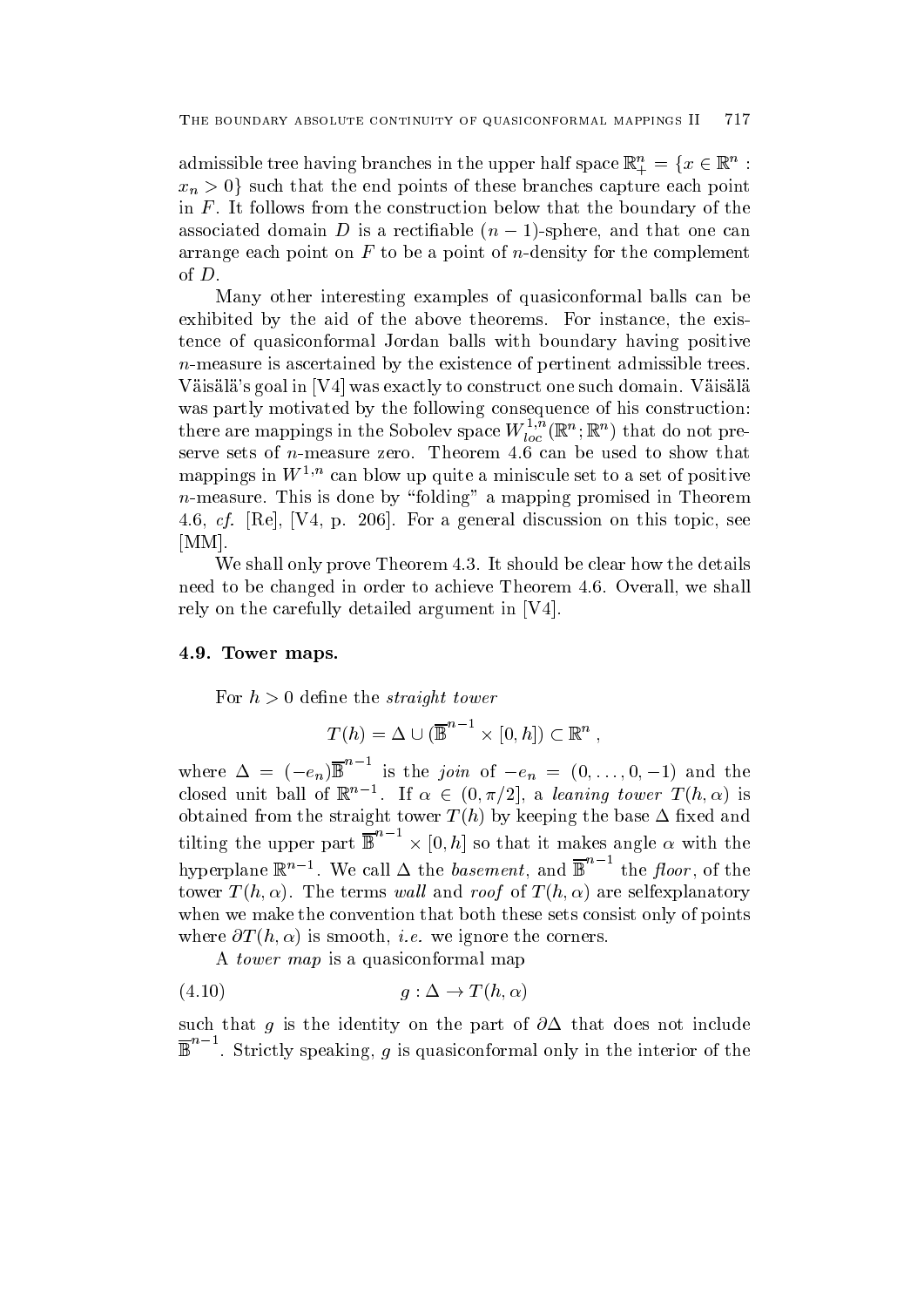basement  $\Delta$ , but it extends so as to map  $\Delta$  homeomorphically onto  $T(h,\alpha)$ .

The existence of such a map is clear; what is crucial is that it can be chosen so that its dilatation only depends on n and  $\alpha_0$ , if  $\alpha \ge \alpha_0 > 0$ . In particular  $-$  and this is the main point  $-$  the dilatation does not depend on the height has the leading three tower we have the leading of the leading term of the leading of the leading term of the leading of the leading term of the leading term of the leading term of the leading term of can choose  $g$  such that it is a diffeomorphism at every point in the preimage of the wall of the tower For an explicit construction of the map  $g$ , see [V4, Section 3].

### -- Flattening of walls and germs of similarity-

Suppose that a leaning tower  $T(h, \alpha)$  is given and that  $\{a_1, \ldots, a_p\}$ is a nite subset of the wall of the wall of T h h  $\alpha$  modify both the tower  $\alpha$ and the tower map in  $(4.10)$  so that it becomes a similarity in small so that it becomes a similarity in small  $\mathbf{f}$  is become similar in small  $\mathbf{f}$ neighborhoods of the points  $a_i' = g^{-1}(a_i) \in \mathbb{B}^n$ . This is done as follows. First one flattens out a small piece of the slightly curved wall surface near the point  $p$  is done that  $p$  are not contributed in the second of the terms of the  $p$ dilatation. Then, using the language of Väisälä, one can plant a germ *of similarity* on g near each point  $a_i$ . This means that one can modify the map g so that it becomes a similar conformal  $i$  becomes a similar conformal conformal conformal conformal conformal conformal conformal conformal conformal conformal conformal conformal conformal conformal conformal a neighborhood of  $a_i$ . Moreover, the planting can be done in such a way that the cost in dilatation only depends on  $n$  and the dilatation of the original map, that is, on n and  $\alpha$  only in our case.

In sum, we can assume that given a tower as above and a finite number of points on its wall, we have a tower map

$$
(4.12) \t\t g: \Delta \to T'(h, \alpha) ,
$$

where the new tower  $I_+(n,\alpha)$  is being slightly hattened around the given points. (We could call  $I_1(n,\alpha)$  a *threa pajuphut*.) Moreover,  $q$ is a similarity near those points and its dilatation only depends on  $n$ and a lower bound for the tilt angle of the tower. On the part of the boundary of the basement that lies in the lower half space, the map  $g$ is still the identity

The planting procedure is being described in detail in [V4, Section]  $2$ .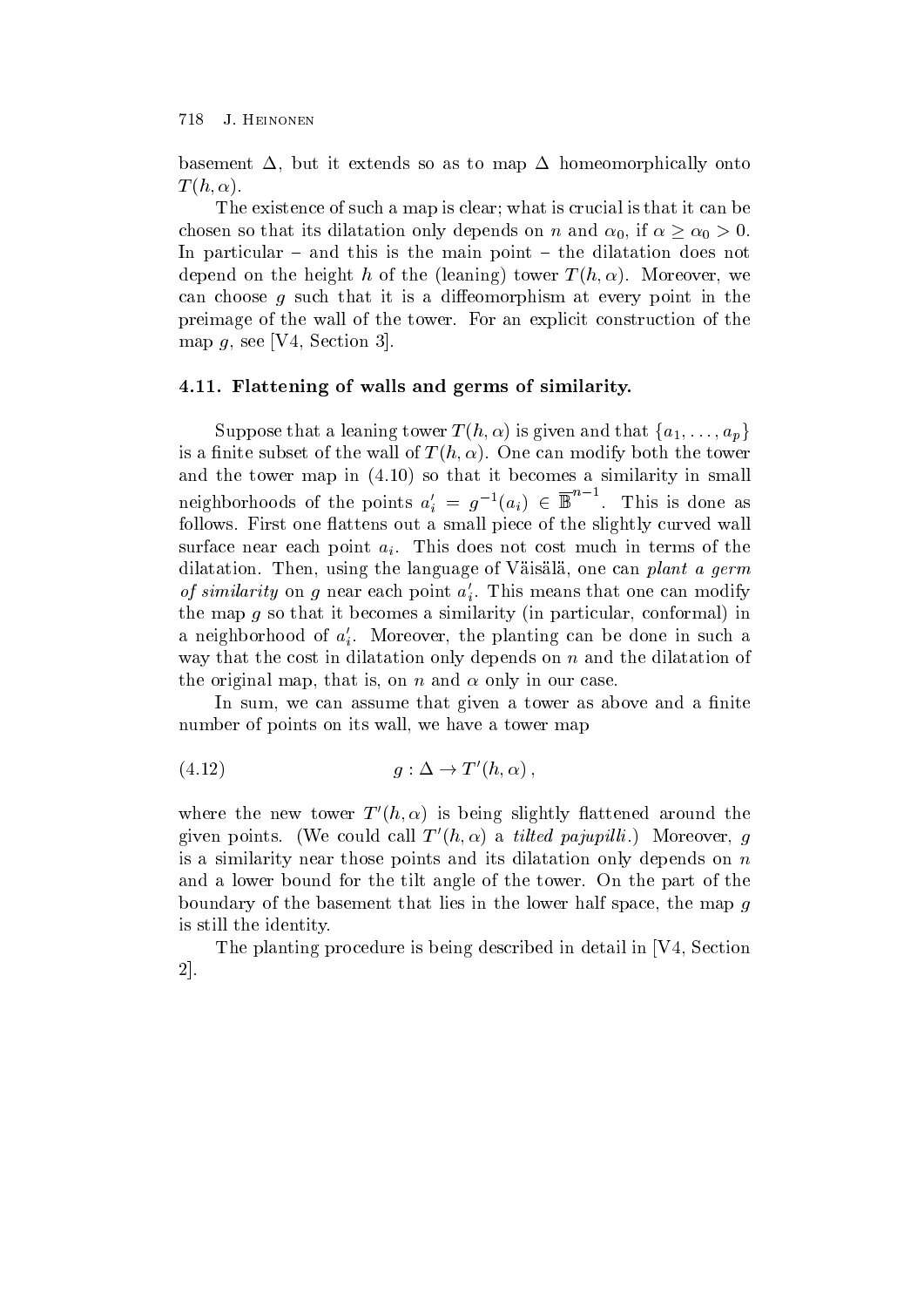Once we have the tower map at our disposal it is rather clear how to continue the proof. Suppose that we are given an admissible tree T  $T$  first we map the unit ball under a quasiconformal map the unit ball unit ball under a quasiconformal map  $T$  $f_0$  onto a thin cylinder  $C_0$  about  $T_0$  such that the height of the cylinder is the length of  $T_0$  and that  $T_0$  is its axis. The dilatation of  $f_0$  only depends on n, and not on the height. We choose the cylinder  $C_0$  so thin that all the children of  $L_0$  in  $\mathcal{J}_1$  stick out of it a good proportion of their length, and that all the other descendants remain at a positive distance from  $L_0$ ; this is possible by (4.2). We reiterate that  $\mathcal{C}_0$  can be made as thin as we please with no extra cost at the dilatation of  $f_0$ . Consequently, the surface area of  $C_0$  can be made as small as we please; this observation is needed for Theorem 

 $\mathbf{v}$  and the points are the children Li of Li of Li of Li  $\mathbf{v}$  and  $\mathbf{v}$  and  $\mathbf{v}$  and  $\mathbf{v}$  and  $\mathbf{v}$  and  $\mathbf{v}$  and  $\mathbf{v}$  and  $\mathbf{v}$  and  $\mathbf{v}$  and  $\mathbf{v}$  and  $\mathbf{v}$  and  $\mathbf{v}$  and  $\math$  $\mathcal{C}_0$ , we flatten the wall of  $L_0$  and assume, as we may by the discussion in 4.11, that  $f_0$  - is a similarity in a neighborhood  $U_i$  of each point  $a_i$ . We place small similarity copies  $\mu$  of  $\mu$  of  $\mu$  in all those neighborhoods Ui of  $\mu$  in all those neighborhoods Ui of  $\mu$ such that the origin in  $\mathbf{u}$  is the corresponding to a in  $\mathbf{u}$  in  $\mathbf{u}$  in  $\mathbf{u}$  in  $\mathbf{u}$ leaves the cylinder  $C_0$  in a tilt, and we place a thin leaning tower on each  $\mu$  is the computation in the axis of the axis of the other end that the other end that the other end that the other end that the other end of the other end of the other end of the other end of the other end of the point of Li lies on the roof of the tower Any such tower is a similarity copy of a tower of the form T h  $d$  above in the form T h h  $d$  h  $d$  h  $d$  h  $d$  h  $d$  h  $d$  h  $d$  h  $d$  h  $d$  h  $d$ these towers so thin that they do not meet other descendants but their immediate children again this is possible by

 $\mathbf{h}$  can be mapped quasiconformally onto the leading one of leading  $\mathbf{h}$ tower above it for this we use the tower map g in  $\mathbb{R}^n$  and applies the tower map g in  $\mathbb{R}^n$ propriate similarities. By declaring each such map to be the identity elsewhere in  $C_0$ , we get a map

$$
f_1:\mathbb{B}^n\to\mathcal{C}_1\,,
$$

where  $\mathcal{C}_1$  is  $\mathcal{C}_0$  plus all the new towers placed above each  $\Delta_i$ . The map  $f\colon I\to I$  is simply followed by all those little tower maps  $f\colon I\to I$  was because followed by an interval of was because followed by a set of was because followed by a set of was because for  $f\colon I\to I$  and was because for a similarity on  $f_0$   $^-(U_i)$ , and because the bases  $\Delta_i$  are located in  $U_i,$  the diatation of the form of the proposed only distributed with the compact words we did not the second that the s increase the dilatation by this composition because the only nontrivial contribution came from where  $f_0$  was conformal.

Now we continue in a similar fashion. The walls of all the little towers in  $C_1$  are flattened near the points where the children (the grandchildren of  $T_0$ ) leave  $C_1$ , and  $f_1$  is modified so as to become a similarity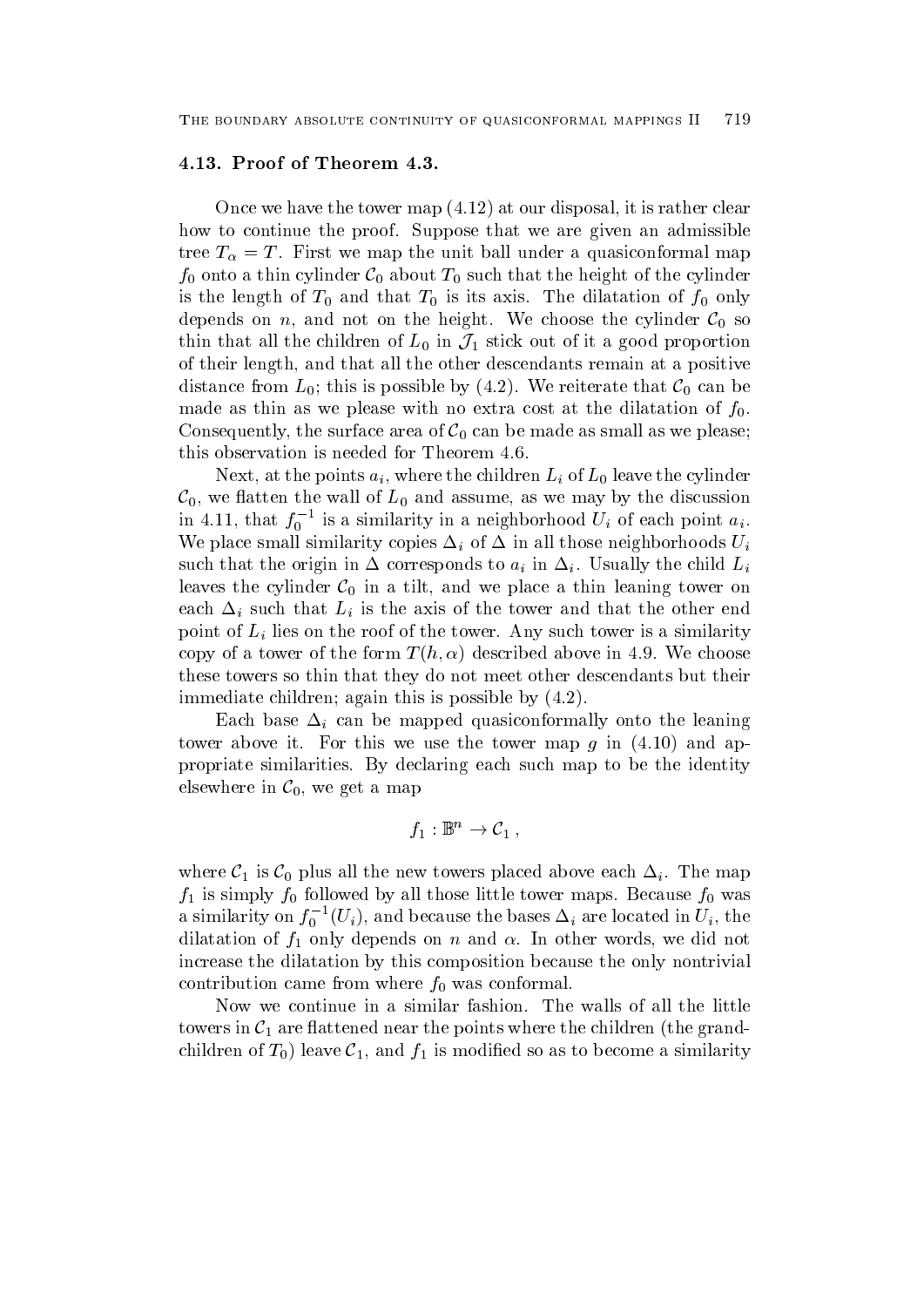near those points. This modification increases the dilatation but there is no accumulation because the increase only occurs at places where  $f_0$ was conformal Theorem we blow up new possible learned towers from the possible learned towers from the possible learned towers from the possible learned towers from the possible learned towers from the possible learned tow those newly created similarity neighborhoods Thus the dilatation of the map  $f_2: \mathbb{B}^n \to C_2$  will not grow, where, naturally,  $f_2$  is  $f_1$  followed by the new even littler tower maps, declared to be the identity outside the bases, and  $\mathcal{C}_2$  is the union of  $\mathcal{C}_1$  and the new towers.

The nal map f is the limit of the maps f f- f constructed in this manner. Its dilatation in  $\mathbb{B}^n$  only depends on n and  $\alpha$ , and it maps  $\mathbb{B}^{\cdot}$  onto D, where D is the interior of the union  $\mathcal{C}_0\cup\mathcal{C}_1\cup\mathcal{C}_2\cup\cdots$  . If the tree is properly arranged,  $f$  will be a homeomorphism of the closed  $\mathbf t$ the boundary of D and that we can always arrange the boundary -D minus, possibly, the set  $F_T$ , to be of finite Hausdorff  $\mathcal{H}_{n-1}$ -measure.

This completes the proof of Theorem 4.3.

### - Proof of the Wall Conjecture in dimension n -

Soon after Jussi Väisälä heard about the Wall Conjecture, he devised a simple argument in dimension  $n = 3$  which also proves the following more general theorem

**Theorem 5.1.** (Valsala,  $|\nu 0|$ ) Suppose that G is an open set in  $\mathbb{R}^n$ ,  $n \geq 3$ , such that  $H^1(\mathbb{R}^n \cup {\infty} \setminus G) = 0$  and that  $\mathbb{R}^n \setminus G$  satisfies the condition can come conditions and conditions of the conditions of the conditions of the conditions of the conditions of the conditions of the conditions of the conditions of the conditions of the conditions of the conditio

$$
\mathcal{H}_2\big(B(x, 2\operatorname{dist}(x, \partial G)) \cap \partial G\big) \, \geq \, \frac{\pi}{16 \, c} \, (\operatorname{dist}(x, \partial G))^2
$$

for each  $x \in G$ .

In the theorem,  $\bm{\pi}$  -denotes the hrst Cech cohomology group with integer coecients The condition means that for every x integer condition  $\mathcal{U}$  $\mathbb{R}^n \setminus G$  and  $r > 0$  points in  $(\mathbb{R}^n \setminus G) \setminus B(x,r)$  can be joined in  $(\mathbb{R}^n \setminus G)$  $G) \setminus B(x, r/c)$ , where  $c \geq 1$  is a constant independent of x and r.

If D is a  $(K-)$ quasiconformal Jordan ball in  $\mathbb{R}^3$ , then  $H^1(\mathbb{R}^3 \cup$  $\{\infty\} \setminus D$  = 0 by Alexander duality, and  $\mathbb{R}^3 \setminus D$  is c-LLC<sub>2</sub> for some  $c \geq 1$  depending only on K by a theorem of Gehring and Väisälä  $|GV|$ . The letters LLC stand for *linear local connectivity*. It is also true, and proved by Gehring and Väisälä [GV], that  $\mathbb{R}^3 \setminus D$  satisfies the following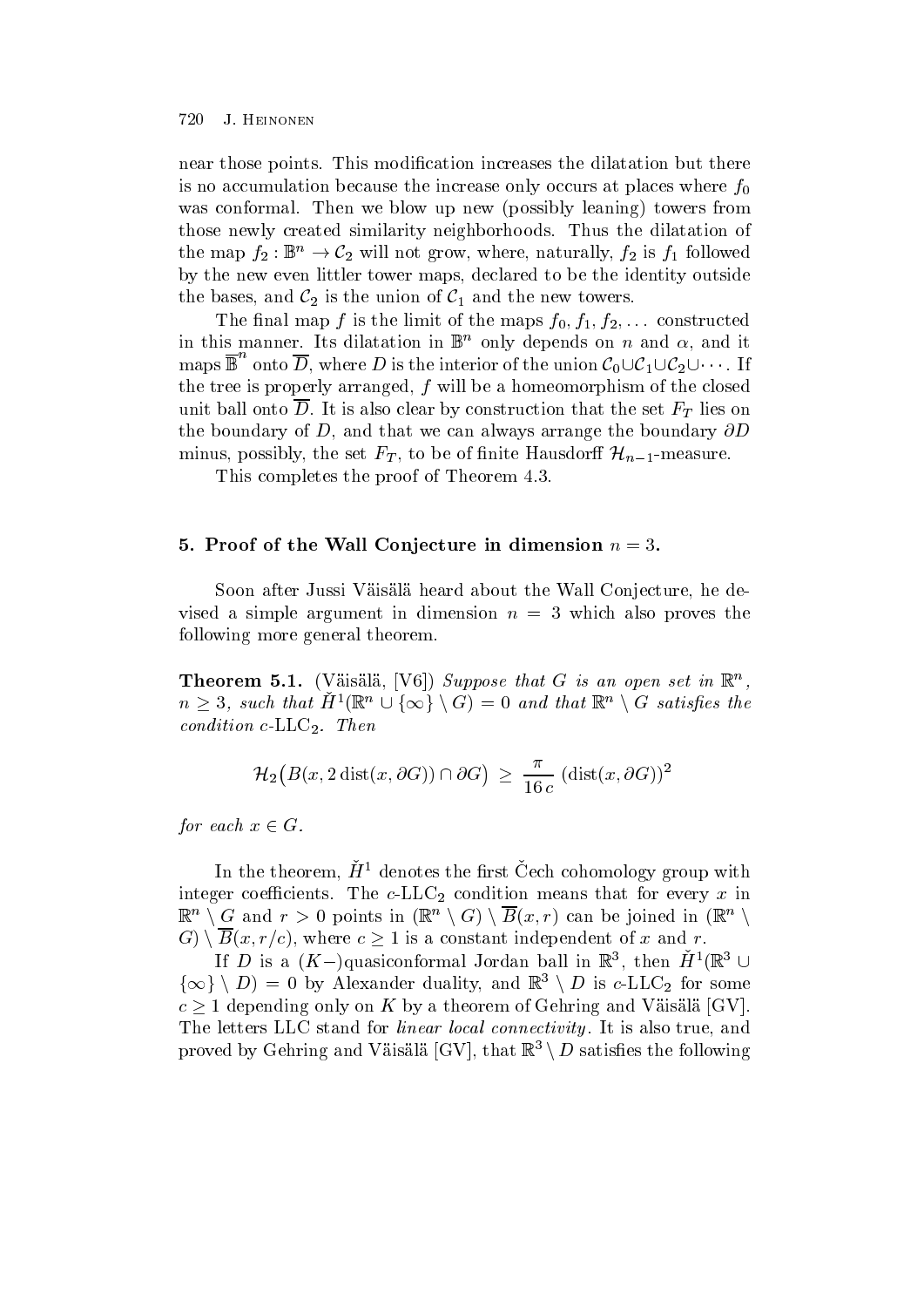c-LLC<sub>1</sub> condition, which is dual to c-LLC<sub>2</sub>: for every  $x \in \mathbb{R}^n \setminus G$  and  $r > 0$  points in  $(\mathbb{R}^n \setminus G) \cap B(x, r)$  can be joined in  $(\mathbb{R}^n \setminus G) \cap B(x, cr)$ . Therefore, Theorem 1.5 follows from Väisälä's Theorem 5.1.

I shall next sketch another proof for Theorem 1.5, but the reader should bear in mind that it is not as elegant as Väisälä's argument and it will not generalize so as to cover Theorem 5.1. But even this proof as such has nothing to do with quasiconformal maps; we shall only employ the LLC condition for the complement. In Problem 5 below in Section 6 we formulate a general conjecture along the lines "quantitative" topological conditions imply mass bounds". This type of results have recently been popular in Riemannian geometry; see [GP].

 $\blacksquare$ enough to find constants  $C_1 = C_1(K) \geq 2$  and  $C_2 = C_2(K) > 0$  such that

$$
(5.2) \t\t\t\t\t\mathcal{H}_2(B(0, C_1) \cap \partial D) \geq C_2.
$$

Next we invoke a lemma which is due to Gehring  $[G1, Lemma 1]$ . In the lemma, we denote by  $K_1$  the decomposition of  $\mathbb R$  -mto closed cubes with vertices in  $\mathbb{Z}$  ; then write  $\mathbf{A}_s \equiv s \mathbf{A}_1$  for  $s > 0$ , and denote by  $\mathbf{A}_s^-$  the 1-skeleton of  $\mathbf{A}_s$ . s

**Lemma 5.5.** Suppose that a compact set  $A$  in  $\mathbb{R}$  satisfies

(5.4) 
$$
\mathcal{H}_2(A) < \frac{s^2}{64} < 1
$$

for some  $s > 0$ . Then some translate  $A - y = \{a - y : a \in A\}$ ,  $y \in \mathbb{R}^3$ , abes not meet the  $1$ -skeleton  $K_{\alpha}$ .

Now choose the constant C- in very large and s very small (both depending on the constant  $c$  in the linear local connectivity condition, hence on K only) and assume that (5.4) holds for  $A = \partial D \cap$  $D(0, C_1)$ . Then the part of the (translated) 1-skeleton  $K_s$  that hes in  $B(0, C_1)$  does not meet  $\mathbb{R}^3 \setminus D$ , because it does not meet  $\partial D$ , it is connected, and it meets  $D$  near the point 0. This will lead to a contradiction as follows. One first selects a curve  $\gamma_1$  in  $\mathbb{R}^3 \setminus D$  that joins some point w on  $\partial D$  with  $|w|=1$  to a point in  $\partial B(0, C_1)$ . Then, by using the LLC<sub>2</sub> condition, one selects another curve  $\gamma_2$  joining the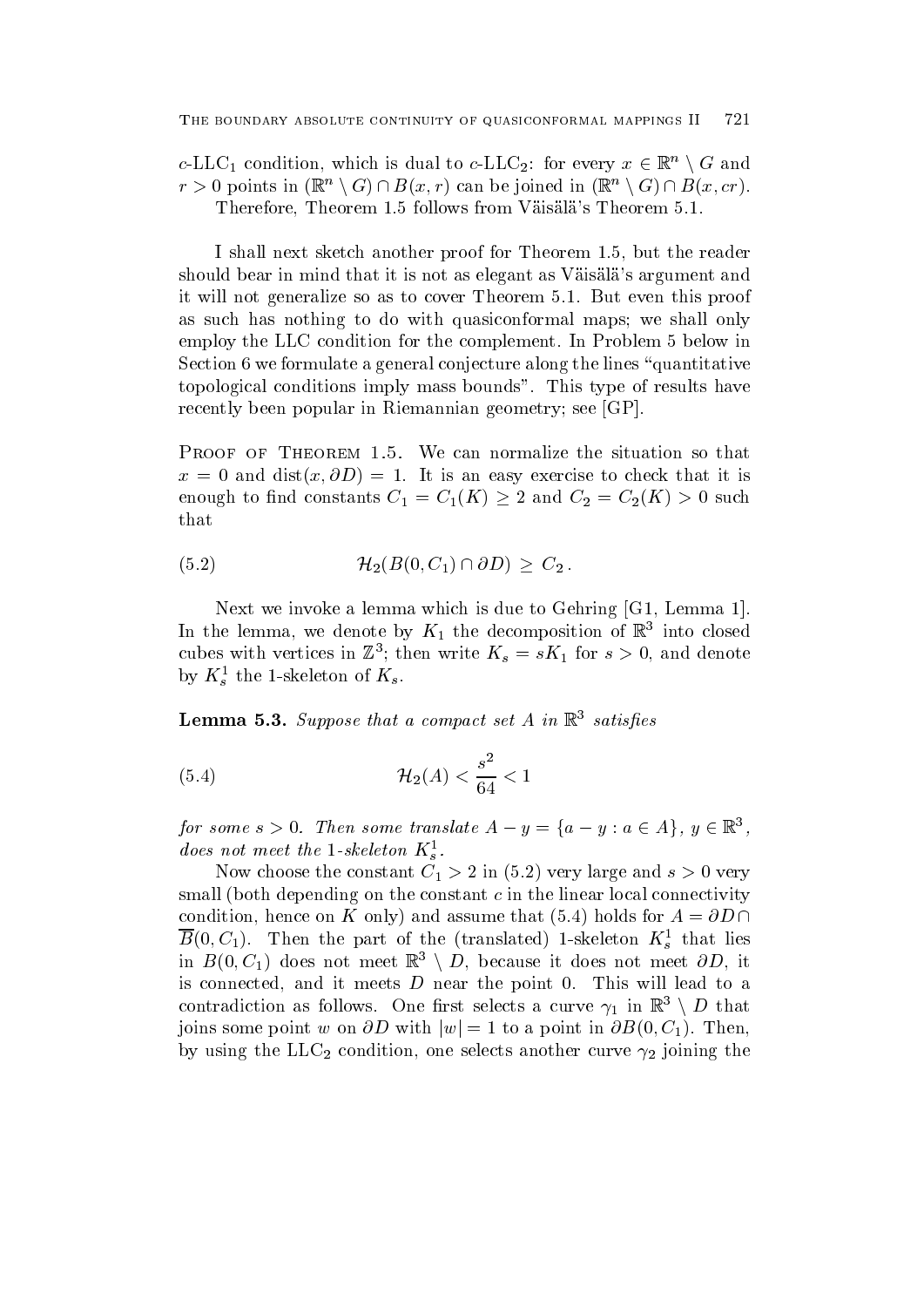same points in  $\mathbb{R}^3 \setminus D$ , but in such a way that the union  $\gamma = \gamma_1 \cup \gamma_2$ will like one of the polygonal circles forming the translated  $\mathbf{r}$  forming the translated  $\mathbf{r}$  $\mathbf{r}_s$ . Although at the first glance it seems clear that such a curve  $\gamma_2$ sexists, the selection is not totally trivial; it can be done however.

This linking contradicts the fact that any circle in  $D$  is contractible in the complement of  $\gamma$ , because  $\gamma$  lies in  $\mathbb{R}^3 \setminus D$ . The theorem follows.

# - Open problems-

PROBLEM 1. Prove Theorem 1.1 in all dimensions  $n \geq 3$ . This can be accomplished if the next question admits a positive answer. Similarly, in that case one can replace double cone points with inner cone points

PROBLEM 2. Suppose that F is a compact set in  $\mathbb{R}^n$ ,  $n \geq 2$ , and that  $\varphi: F \to \varphi(F)$  is a quasisymmetric embedding of F into  $\mathbb{K}^n$ . Is it true that the n-is zero if  $\mathbf{r}$  is zero if the n-is zero if the n-is zero if the n-is zero if the n-is zero if the n-is zero if the n-is zero if the n-is zero if the n-is zero if the n-is zero if the n-is zero if the n-is

The proof in  $[H]$  of Theorem 1.1 would not only work in all dimensions  $n \geq 3$  but it would also tremendously simplify, should the answer to this question be yes. In particular, no Sullivan theory of Lipschitz approximations is needed. Note that the answer to the question is no if  $n=1$ .

 $\mathbf{u}$  and the density maps are denoted in and the density of the state  $\mathbf{u}$ can be found in [TV1], [V2].

Problem V. Theorem is any of the problem and the community if  $\mathbb{R}^n$ we only assume that  $\partial D$  be of finite  $\mathcal{H}_2$ -measure? By using the tree construction amended by a certain bubble blowing procedure, it is not hard to construct a quasiconformal Jordan domain D in  $\mathbb{R}^n$ ,  $n \geq 3$ , such that the boundary  $\partial D$  has a purely unrectifiable piece of positive  $\mathcal{H}_{n-1}$ . measure that transforms onto a set of Hausdorff dimension zero under a quasiconformal map  $f: D \to \mathbb{B}^n$  , and that the complement  $\mathbb{R}^n \setminus D$ has no points of n-density on -D However I have only been able to communication of the such a way that its boundary has - the construction of the such as  $\sim$  $\mathcal{H}_{n-1}\text{-}\mathrm{measure}.$ 

PROBLEM 4. Let f be a quasiconformal map of b onto a Jordan domain D in  $\mathbb{R}^n$ ,  $n \geq 3$ , and suppose that the boundary of D has finite  $\mathcal{H}_{n-1}$ -measure. When is  $f^{-1}: \partial D \to \partial \mathbb{B}^n$  absolutely continuous? The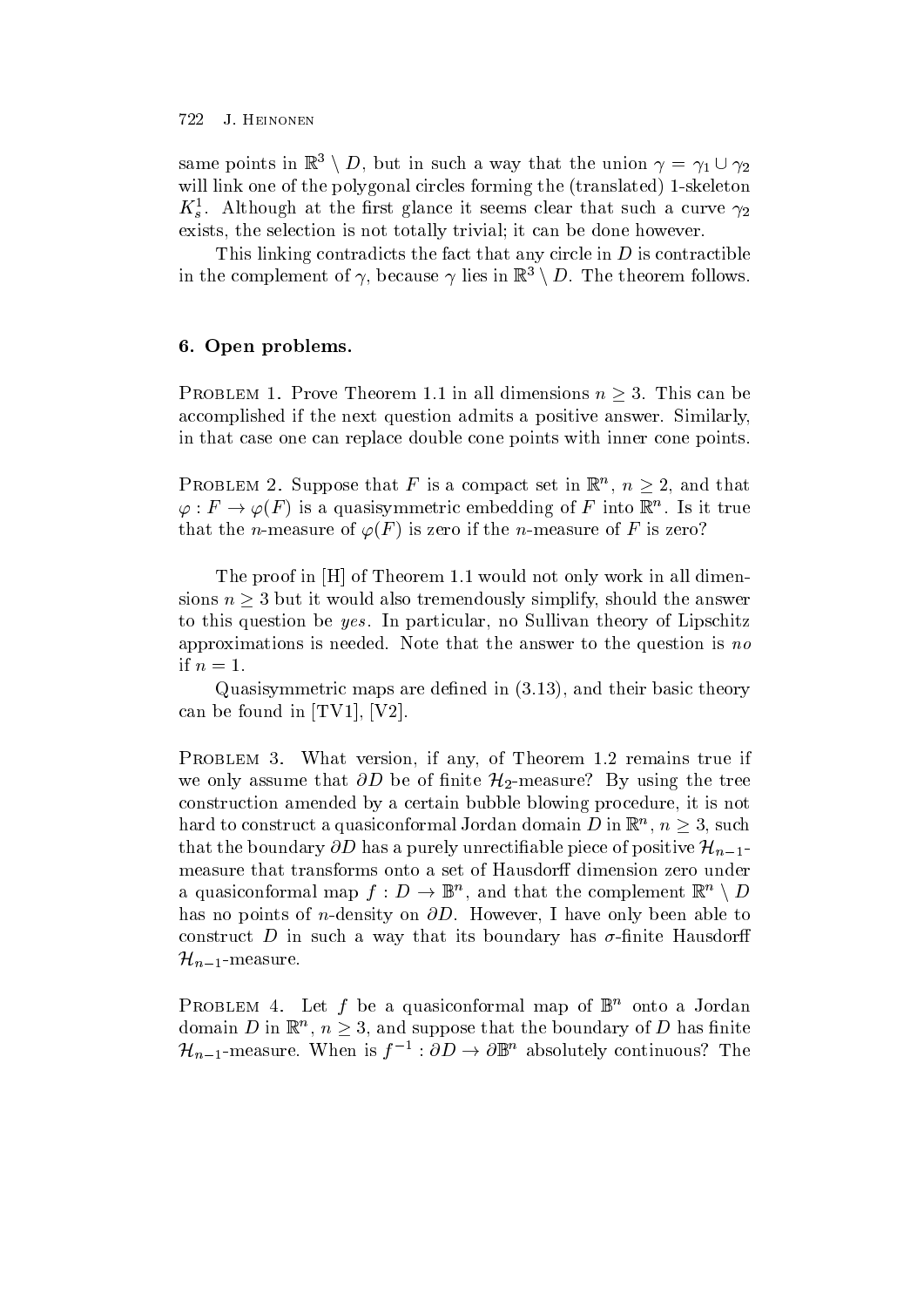best known result to the author is the case when  $\sigma \nu$  is  $(n - 1)$ -regular as denotes the final interval in the interval in the interval interval interval in the interval interval interval in induces a measure that is  $A_{\infty}$  related to  $\mathcal{H}_{n-1}$ . This result is essentially due to Gehring See S and the point of view of view of view of view of view of view of view of view of view of v boundary behavior, regularity is a strong assumption. It does not cover. for instance, maps that can be extended to global quasiconformal maps of  $\mathbb{R}$ .

Problem - Prove the Wall Conjecture in all dimensions Related to this, Jussi Väisälä has proposed the following *generalized Wall Conjec*ture, abbreviated WC(n, p), for all integers  $n \geq 2$  and  $1 \leq p \leq n-2$ . Suppose that G is a homologically trivial open set in  $\mathbb{R}^n$ ,  $n \geq 2$ , and suppose that  $\mathbb{R}^n\cup\{\infty\}\setminus G$  is *inner*  $(k, c)$ *-joinable* for all  $0\leq k\leq p-1$ . Then the conjecture  $T$  then the conjecture  $T$  and  $T$  problem that  $T$  is the conjecture  $T$  of  $T$  is that  $T$ 

 $(6.1)$  $\mathcal{H}_{p+1}(B(x, 2\operatorname{dist}(x, \partial G)) \cap \partial G) \ \geq \ C(c, n) \operatorname{dist}(x, \partial G)^{p+1}$ 

for  $x \in G$ . The notion of inner joinability was introduced by Väisälä in  $[V5]$ , where we refer the reader for a precise definition. It suffices to say  $\lambda = \lambda$  is the inner of the condition  $\mu$  is reconnected to  $\mu$ Thus It is the common and the Common State of the World in the World in the World in the World in the United States of the United States of the United States of the United States of the United States of the United States o not hard to see that WCn true note that we have the second to see that in this case that in this case the second requirement about joinability becomes empty, while the first requirement about G being homologically trivial implies the connectivity of the complement of  $G$ .

All other cases of WCn p are open The wall conjecture as stated III  $(1.0)$  would follow from  $W\cup (n, n-2)$ , because Vaisala has shown in V
that the complement of a quasiconformal ball is k c -joinable for all  $0 \leq k \leq n-3$ .

Acknowledgements- I wish to thank Fred Gehring Pekka Koskela Pertti Mattila, Steffen Rohde, Stephen Semmes, and Jussi Väisälä for helpful and inspiring discussions on the topics related to this paper. I also thank the referee for a careful reading of the manuscript and useful comments

added in Province, this paper was submitted to relevant the submitted to relevant the velopments took place. First, Semmes (Semmes, Quasisymmetry, measure and a question of Heinonen this issue solved Problem above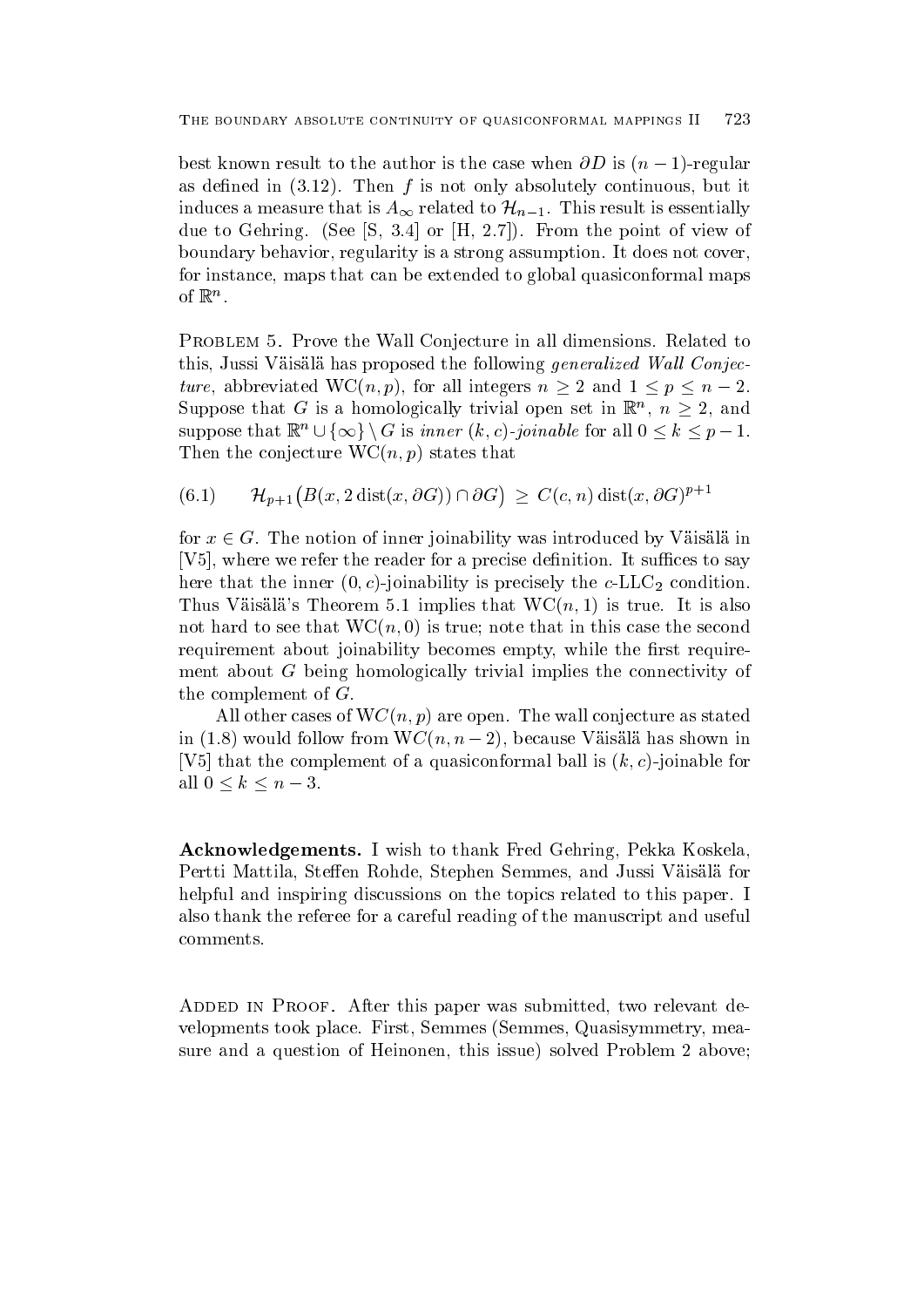its consequences are discussed in Heinonen A Theorem of Semmes and boundary absolute continuity in all dimensions the continuity in all dimensions that is no part of the con ticular, Problem 1 is now solved as well. Second, Väisälä (The Wall Conjecture on Domains in Euclidean Spaces Preprint University of . Helsinki is the generalized Wall Conjecture as in Problem as in Problem as in Problem as in Problem as in Problem as in Problem as in Problem as in Problem as in Problem as in Problem as in Problem as in Problem as in P 5 above. As a joint consequence of the results of Semmes and Väisälä, Theorem 1.2 is true in all dimensions  $n \geq 3$ , verifying the conjecture made on page 6 before Theorem 1.5. Namely, assuming the Wall Conjecture, the case  $n \neq 4$  is already proved in the present paper, and the case  $n = 4$  can be handled by the aid of the aforementioned result of Semmes as in Heinonen this issue

# References-

- [BM] Baernstein, A., Manfredi, J. J., Topics in quasiconformal mappings, Topics in the modern harmonic analysis Process Seminary (1999) and the seminar form and the seminar form of the s Milano II - -
- [BA] Beurling, A., Ahlfors, L. V., The boundary correspondence under quasinconformal mapping  $\mathcal{L}$  and  $\mathcal{L}$  and  $\mathcal{L}$  are  $\mathcal{L}$  and  $\mathcal{L}$  and  $\mathcal{L}$  are  $\mathcal{L}$  and  $\mathcal{L}$  and  $\mathcal{L}$  are  $\mathcal{L}$  and  $\mathcal{L}$  are  $\mathcal{L}$  and  $\mathcal{L}$  and  $\mathcal{L}$  are  $\mathcal{L}$  and  $\mathcal{$
- F Federer
H Geometric Measure Theory Springer
--
- [FHM] Fernández, J. L., Heinonen, J., Martio, O., Quasilines and conformal mappings J- Analyse Math- --
	- [G1] Gehring, F. W., The Hausdorff measure of sets which link in Euclidean space- Contributions to Analysis A Collection of Papers Dedicated to Lipman Bers Academic Press
	-
	- [G2] Gehring, F. W., Lower dimensional absolute continuity properties of quasiconformal mappings Mathematic County, County Math- (2001) (2002)
	- [GP] Greene, R. E., Petersen V. P., Little topology, big volume. Duke Math. J- -- -
	- [GV] Gehring, F. W., Väisälä, J., The coefficients of quasiconformality of domains in space Acta Math- -
	- [Ha] Hanson, B., Quasiconformal analogues of a theorem of Smirnov. Math. Scand- -- 
	 -
	- [H] Heinonen, J., The boundary absolute continuity of quasiconformal mappings for the second and the second property and an anti-
	- HK Heinonen
	J
	Koskela
	P
	The boundary distortion of a quasiconformal mapping Pacic J-Math- -- 
	-